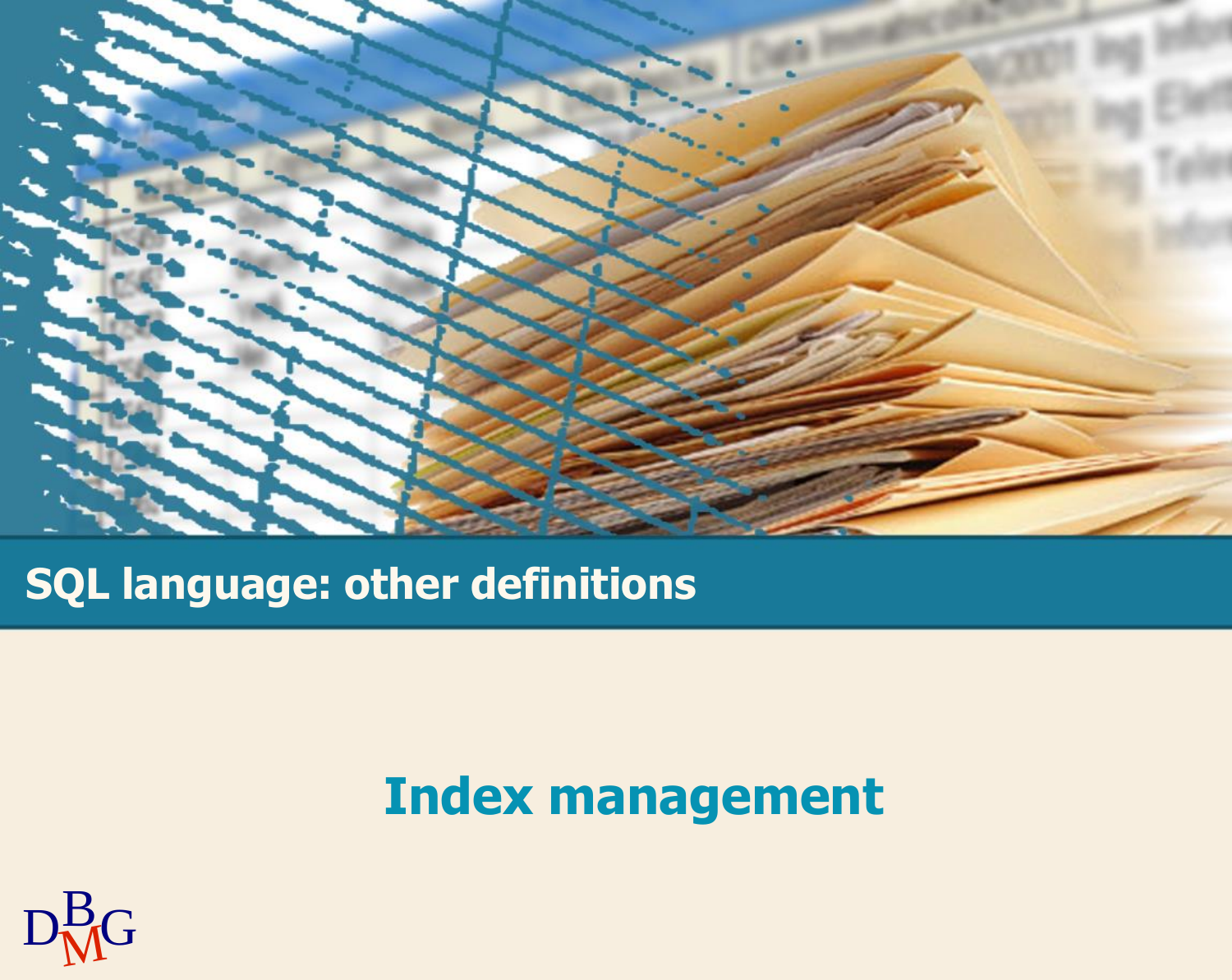### **Index management**

- $\sum$  Introduction
- $\Sigma$  Physical access structures
- $\Sigma$  Index definitions in SQL
- $\sum$  Physical design

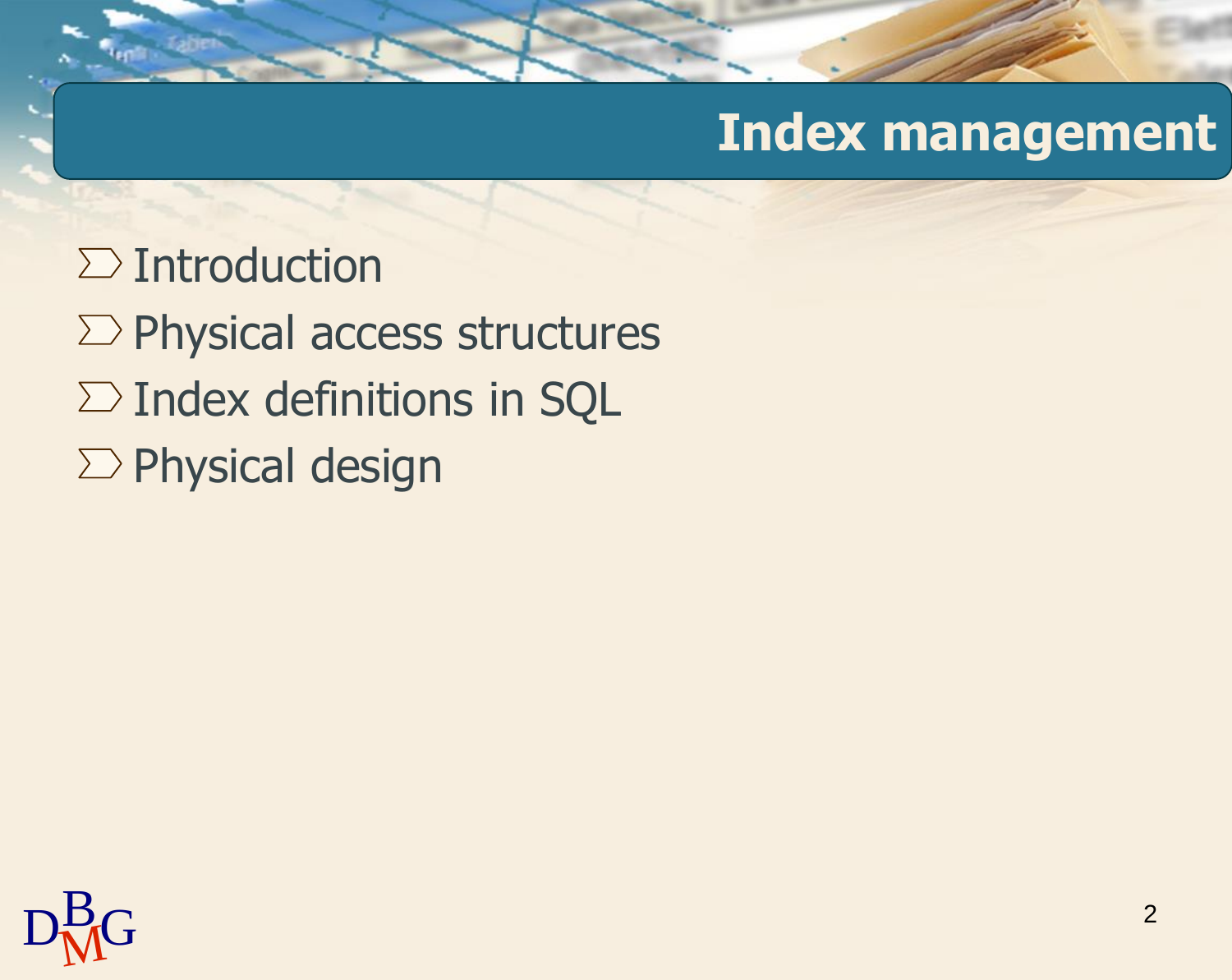

### **Index management**

### **Introduction**

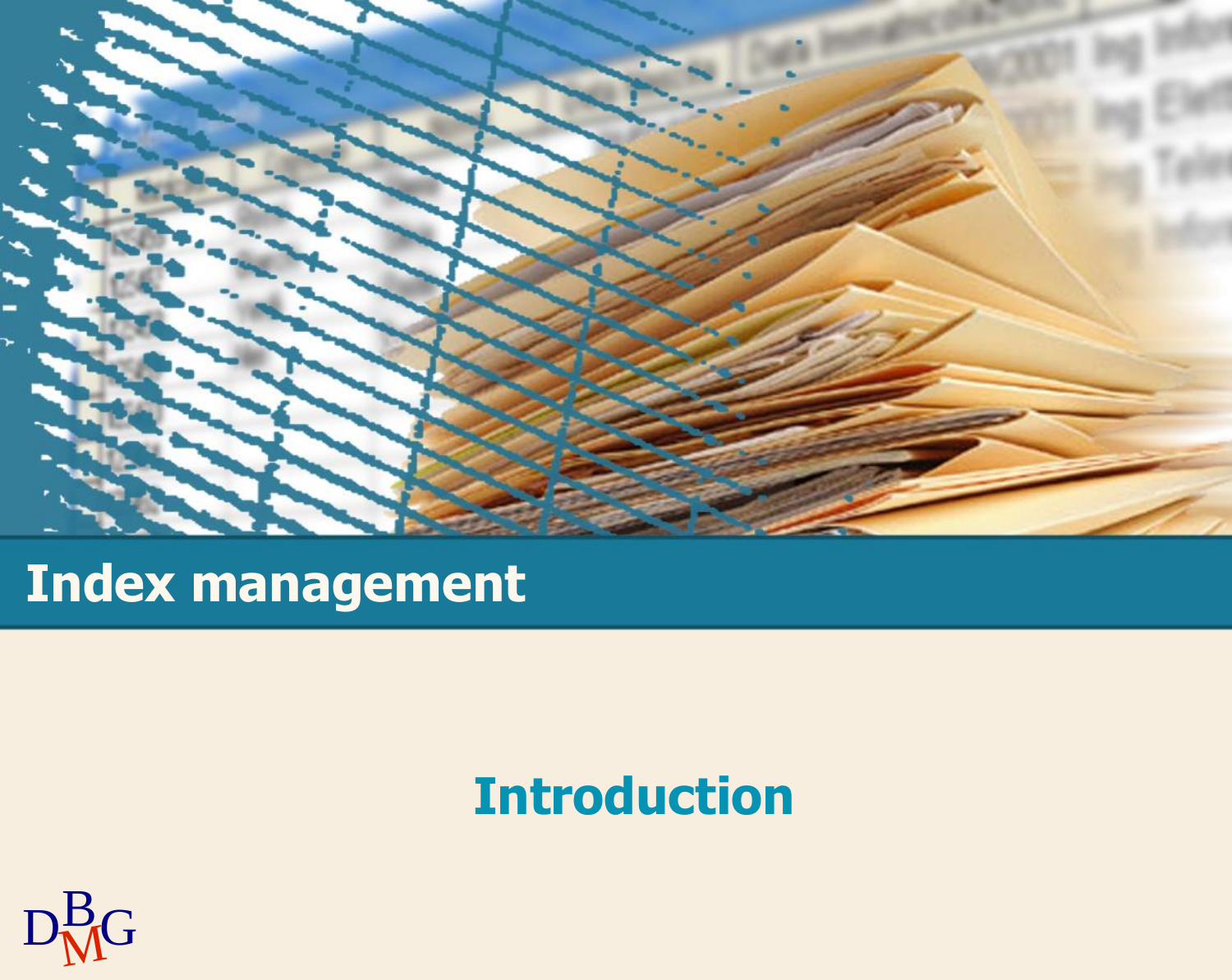### **Physical data organization**

- $\Sigma$  In a relational DBMS the data are represented as collections of records memorized in one or more files
	- the physical organization of the data in a file influences the time required to access the information
	- each physical data organization makes some operations efficient and others cumbersome
- $\Sigma$  There is no physical data organization that is efficient for any type of data reading and writing

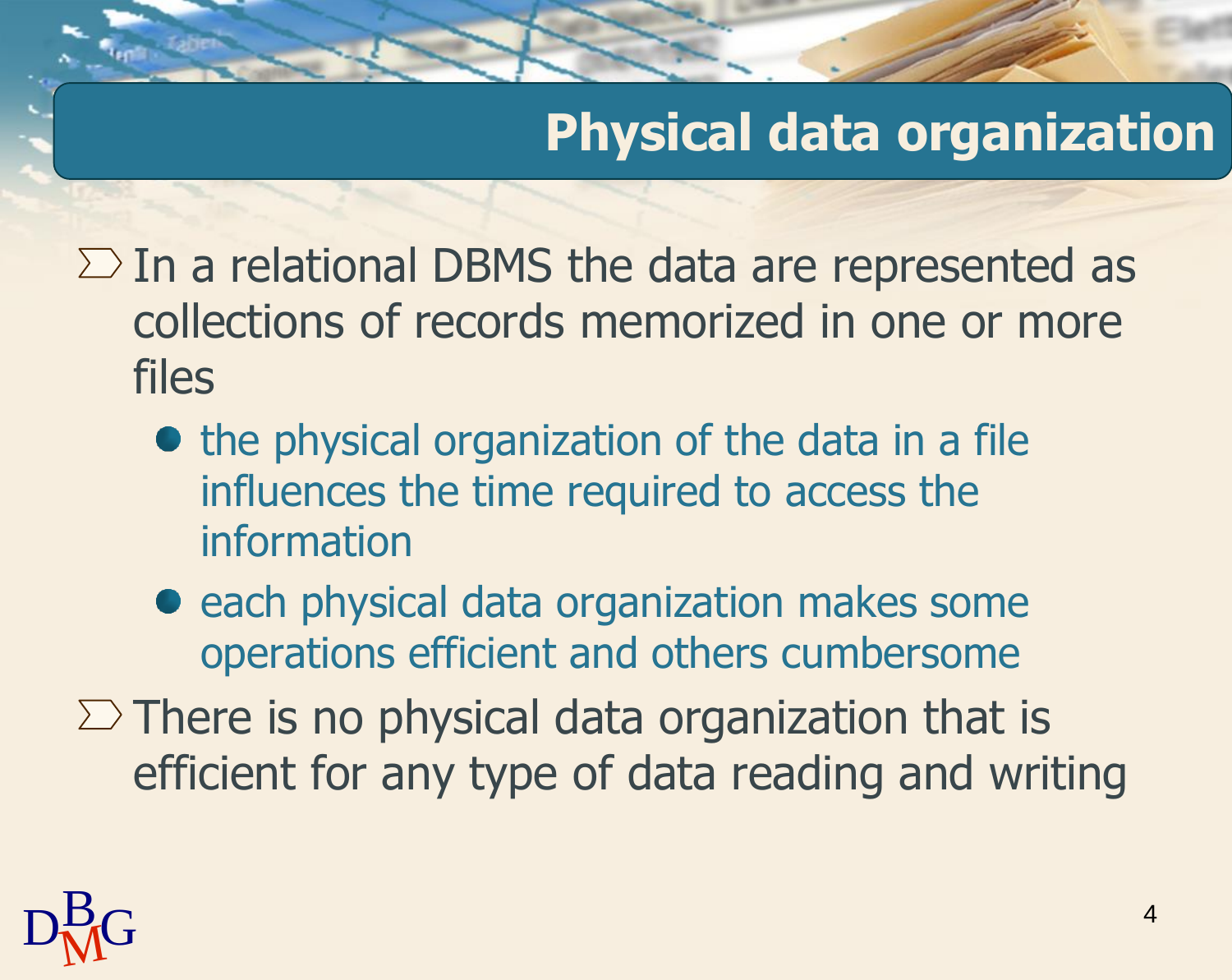### **Example database**

#### EMPLOYEE Employee (ECode, Name, Surname, BirthDate, Residence, MonthlySalary)

| <b>ECode</b>      | <b>Name</b>    | <b>Surname</b> | <b>BirthDate</b> | <b>Residence</b> | <b>MonthlySalary</b> |
|-------------------|----------------|----------------|------------------|------------------|----------------------|
| D <sub>1</sub>    | <b>Elena</b>   | <b>Rossi</b>   | 02/01/1967       | <b>Torino</b>    | 2.200,00             |
| D <sub>2</sub>    | Andrea         | Verdi          | 04/05/1973       | Como             | 1.100,00             |
| D <sub>3</sub>    | <b>Giulia</b>  | <b>Neri</b>    | 14/04/1975       | Roma             | 2.200,00             |
| D <sub>4</sub>    | Paolo          | <b>Bianchi</b> | 12/08/1970       | <b>Milano</b>    | 3.000,00             |
| D <sub>5</sub>    | <b>Daniele</b> | <b>Bruno</b>   | 13/02/1968       | Como             | 1.900,00             |
| D <sub>6</sub>    | Antonio        | <b>Bianco</b>  | 25/11/1964       | Venezia          | 1.700,00             |
| D <sub>7</sub>    | Lucia          | Carta          | 09/04/1971       | Alessandria      | 2.500,00             |
| D <sub>8</sub>    | Luca           | <b>Draghi</b>  | 03/08/1973       | Roma             | 2.400,00             |
| D <sub>9</sub>    | <b>Tania</b>   | <b>Bravo</b>   | 11/06/1976       | <b>Asti</b>      | 1.800,00             |
| <b>D10</b>        | <b>Irene</b>   | <b>Massa</b>   | 28/04/1979       | <b>Torino</b>    | 2.600,00             |
| D <sub>11</sub>   | Lia            | <b>Massa</b>   | 15/05/1965       | <b>Milano</b>    | 3.500,00             |
| $\mathbf{F}^{12}$ | <b>Alessio</b> | <b>Morra</b>   | 19/06/1969       | Como             | 1.200,00             |
|                   |                |                |                  |                  | Ð                    |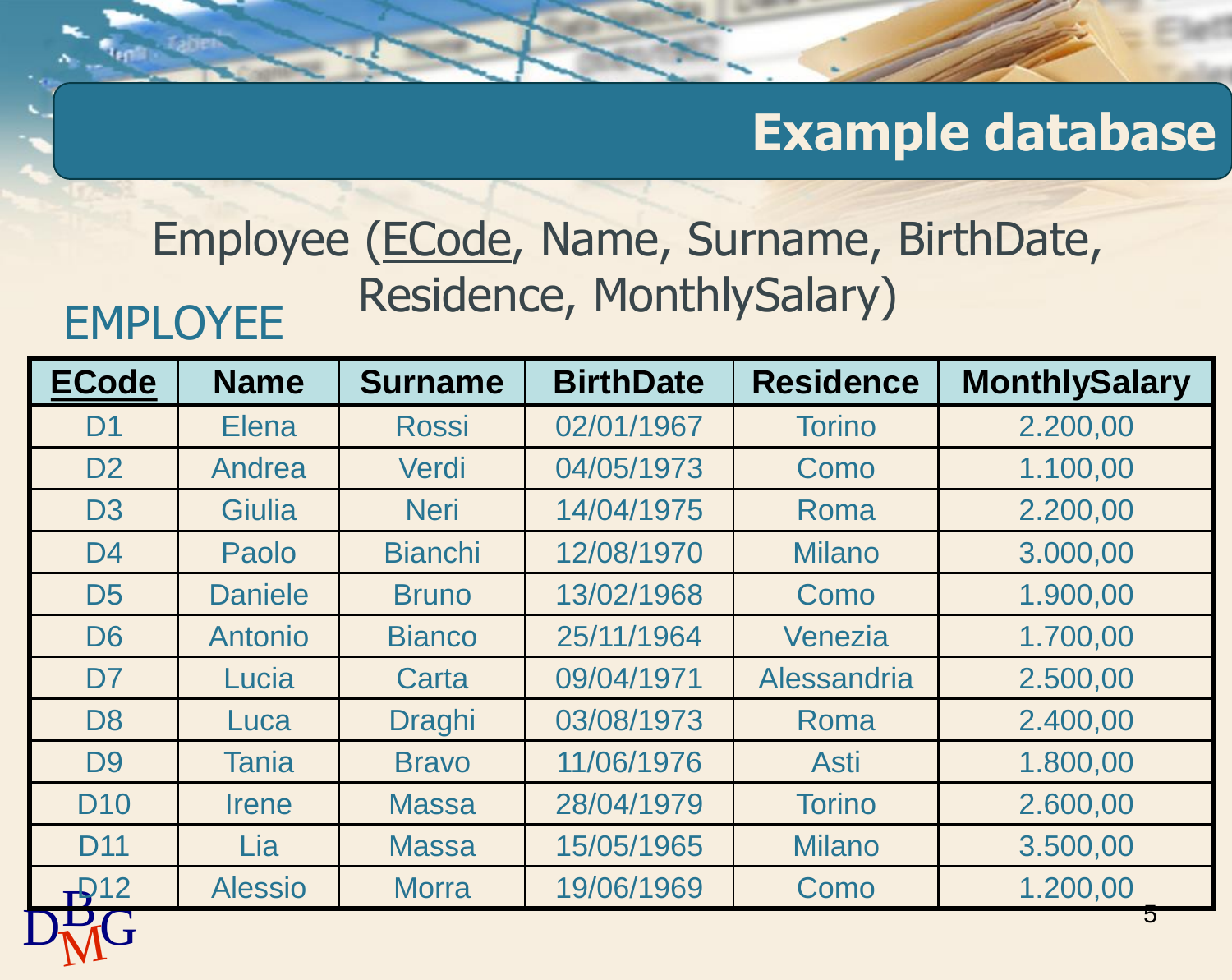#### **Example**

### $\sum$  Table EMPLOYEE

- is memorized by the relational DBMS in a file
- $\sum$  Query
	- view the information on employees resident in Como

SELECT \* FROM EMPLOYEE WHERE City='Como';

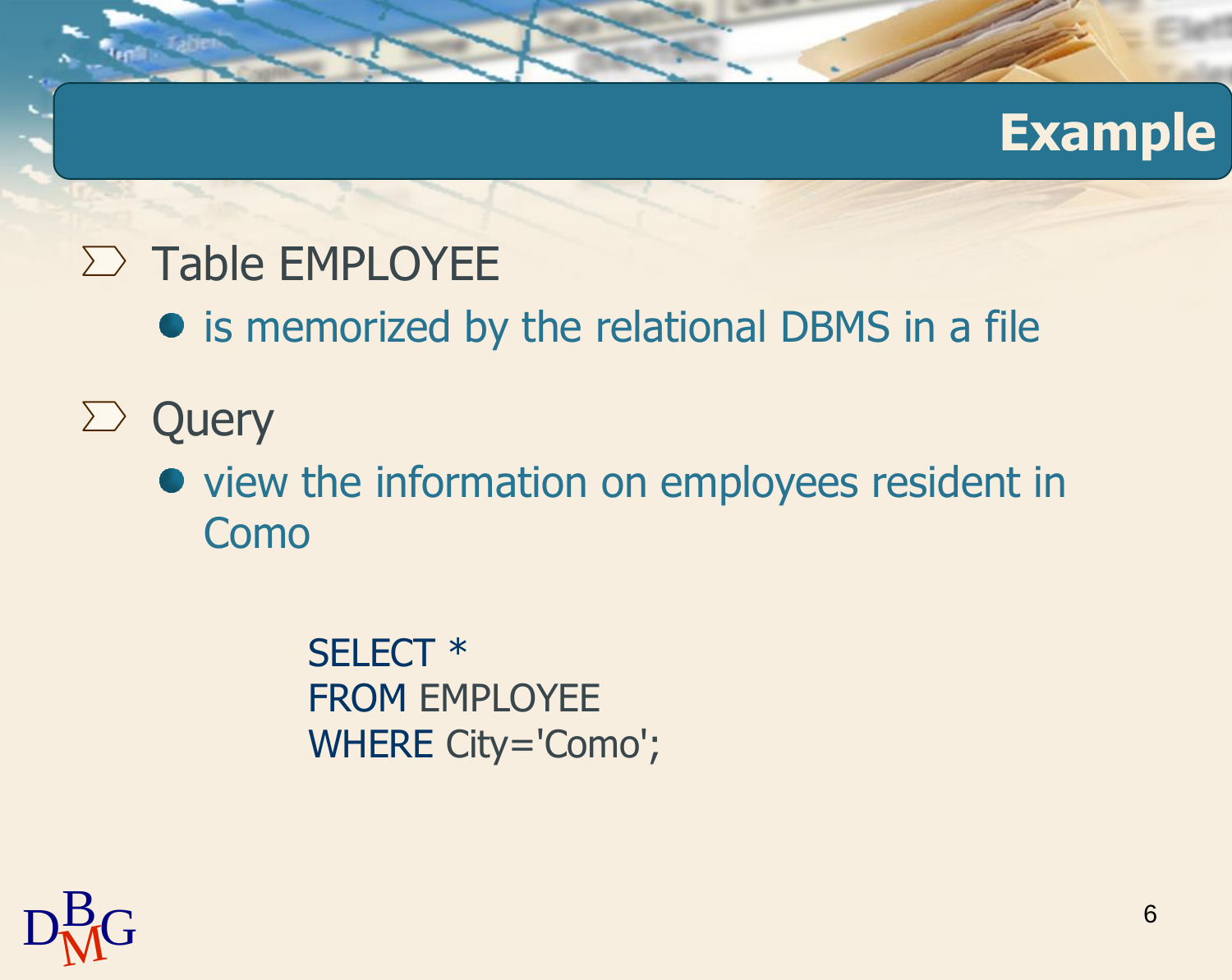# **Example: Table Employee**

#### EMPLOYEE

| <b>ECode</b>   | <b>Name</b>    | <b>Surname</b> | <b>BirthDate</b> | <b>Residence</b> | <b>MontlySalary</b> |
|----------------|----------------|----------------|------------------|------------------|---------------------|
| D <sub>1</sub> | <b>Elena</b>   | <b>Rossi</b>   | 02/01/1967       | <b>Torino</b>    | 2.200,00            |
| D <sub>2</sub> | Andrea         | Verdi          | 04/05/1973       | Como             | 1.100,00            |
| D <sub>3</sub> | <b>Giulia</b>  | <b>Neri</b>    | 14/04/1975       | Roma             | 2.200,00            |
| D <sub>4</sub> | Paolo          | <b>Bianchi</b> | 12/08/1970       | <b>Milano</b>    | 3.000,00            |
| D <sub>5</sub> | <b>Daniele</b> | <b>Bruno</b>   | 13/02/1968       | Como             | 1.900,00            |
| D <sub>6</sub> | Antonio        | <b>Bianco</b>  | 25/11/1964       | Venezia          | 1.700,00            |
| D <sub>7</sub> | Lucia          | Carta          | 09/04/1971       | Alessandria      | 2.500,00            |
| D <sub>8</sub> | Luca           | <b>Draghi</b>  | 03/08/1973       | Roma             | 2.400,00            |
| D <sub>9</sub> | <b>Tania</b>   | <b>Bravo</b>   | 11/06/1976       | <b>Asti</b>      | 1.800,00            |
| <b>D10</b>     | <b>Irene</b>   | <b>Massa</b>   | 28/04/1979       | <b>Torino</b>    | 2.600,00            |
| <b>D11</b>     | Lia            | <b>Massa</b>   | 15/05/1965       | <b>Milano</b>    | 3.500,00            |
| <b>D12</b>     | <b>Alessio</b> | <b>Morra</b>   | 19/06/1969       | Como             | 1.200,00            |

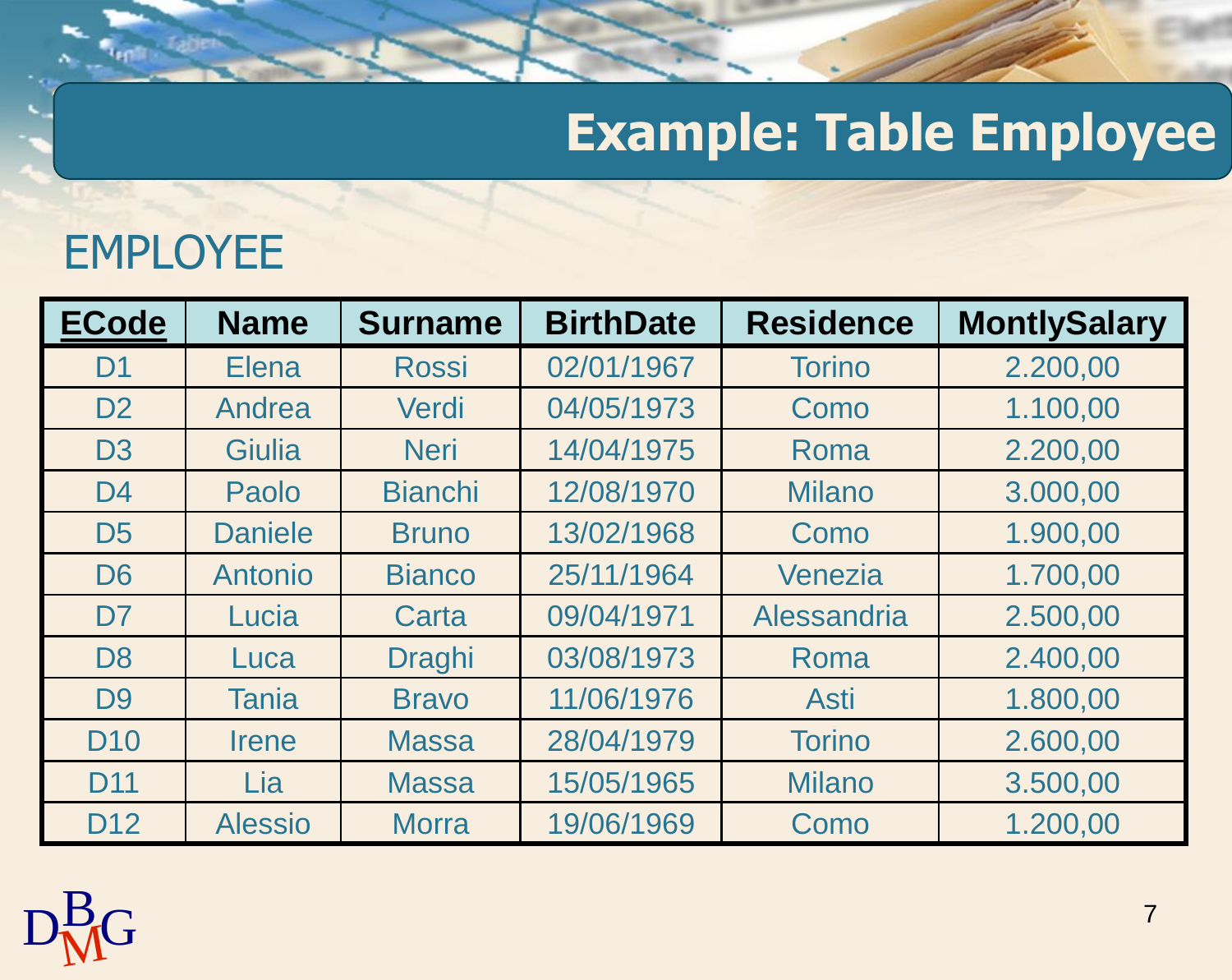# **Example: result of the query**

#### EMPLOYEE

| <b>ECode</b>    | <b>Name</b>    | <b>Surname</b> | <b>BirthDate</b> | <b>Residence</b> | <b>MontlySalary</b> |
|-----------------|----------------|----------------|------------------|------------------|---------------------|
| D <sub>1</sub>  | <b>Elena</b>   | <b>Rossi</b>   | 02/01/1967       | <b>Torino</b>    | 2.200,00            |
| D <sub>2</sub>  | Andrea         | Verdi          | 04/05/1973       | Como             | 1.100,00            |
| D <sub>3</sub>  | <b>Giulia</b>  | <b>Neri</b>    | 14/04/1975       | Roma             | 2.200,00            |
| D <sub>4</sub>  | Paolo          | <b>Bianchi</b> | 12/08/1970       | <b>Milano</b>    | 3.000,00            |
| D <sub>5</sub>  | <b>Daniele</b> | <b>Bruno</b>   | 13/02/1968       | Como             | 1.900,00            |
| D <sub>6</sub>  | Antonio        | <b>Bianco</b>  | 25/11/1964       | Venezia          | 1.700,00            |
| D <sub>7</sub>  | Lucia          | Carta          | 09/04/1971       | Alessandria      | 2.500,00            |
| D <sub>8</sub>  | Luca           | <b>Draghi</b>  | 03/08/1973       | Roma             | 2.400,00            |
| D <sub>9</sub>  | <b>Tania</b>   | <b>Bravo</b>   | 11/06/1976       | <b>Asti</b>      | 1.800,00            |
| <b>D10</b>      | <b>Irene</b>   | <b>Massa</b>   | 28/04/1979       | <b>Torino</b>    | 2.600,00            |
| D <sub>11</sub> | Lia            | <b>Massa</b>   | 15/05/1965       | <b>Milano</b>    | 3.500,00            |
| D <sub>12</sub> | <b>Alessio</b> | <b>Morra</b>   | 19/06/1969       | Como             | 1.200,00            |

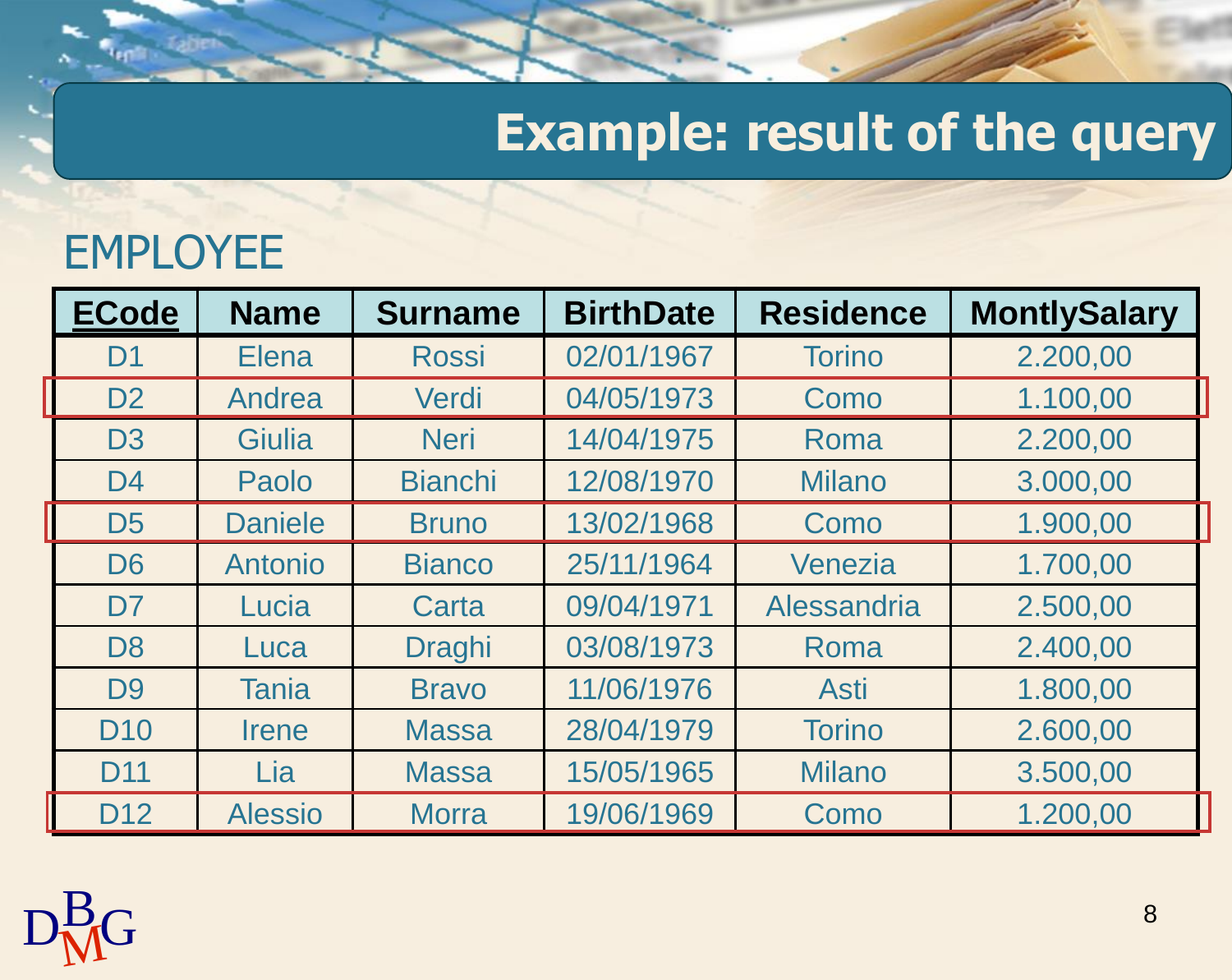### **Example: execution of the query**

 $\Sigma$  Operations carried out by the DBMS to execute the SQL query

- sequential reading of the entire file
- $\bullet$  during the reading, selection of records of employees resident in Como
- viewing of records

 $\Sigma$  Are there any physical data organizations on files that can bypass the complete scanning of the file?

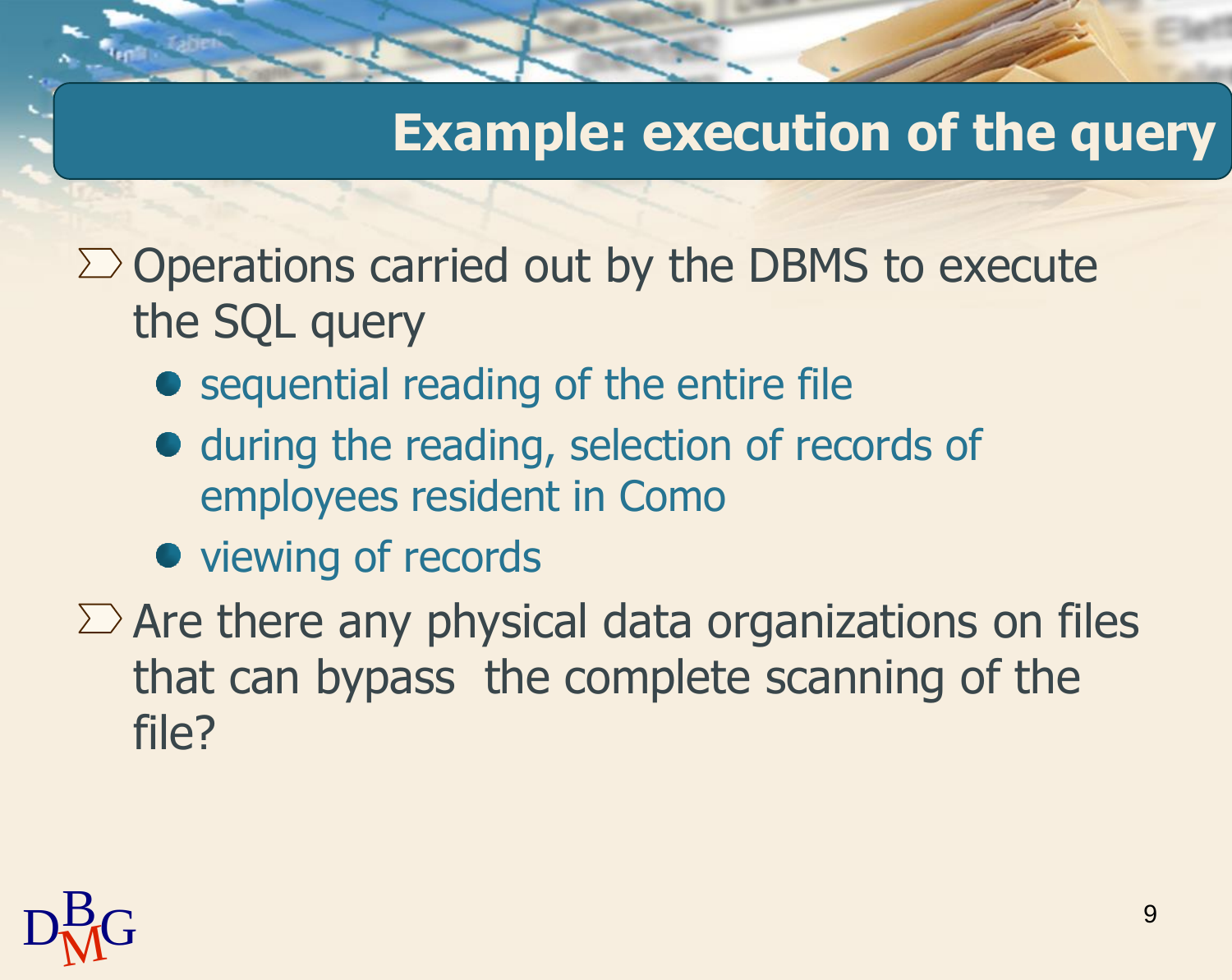$\Sigma$  The records of the table EMPLOYEE are memorized in alphabetical order of Residence

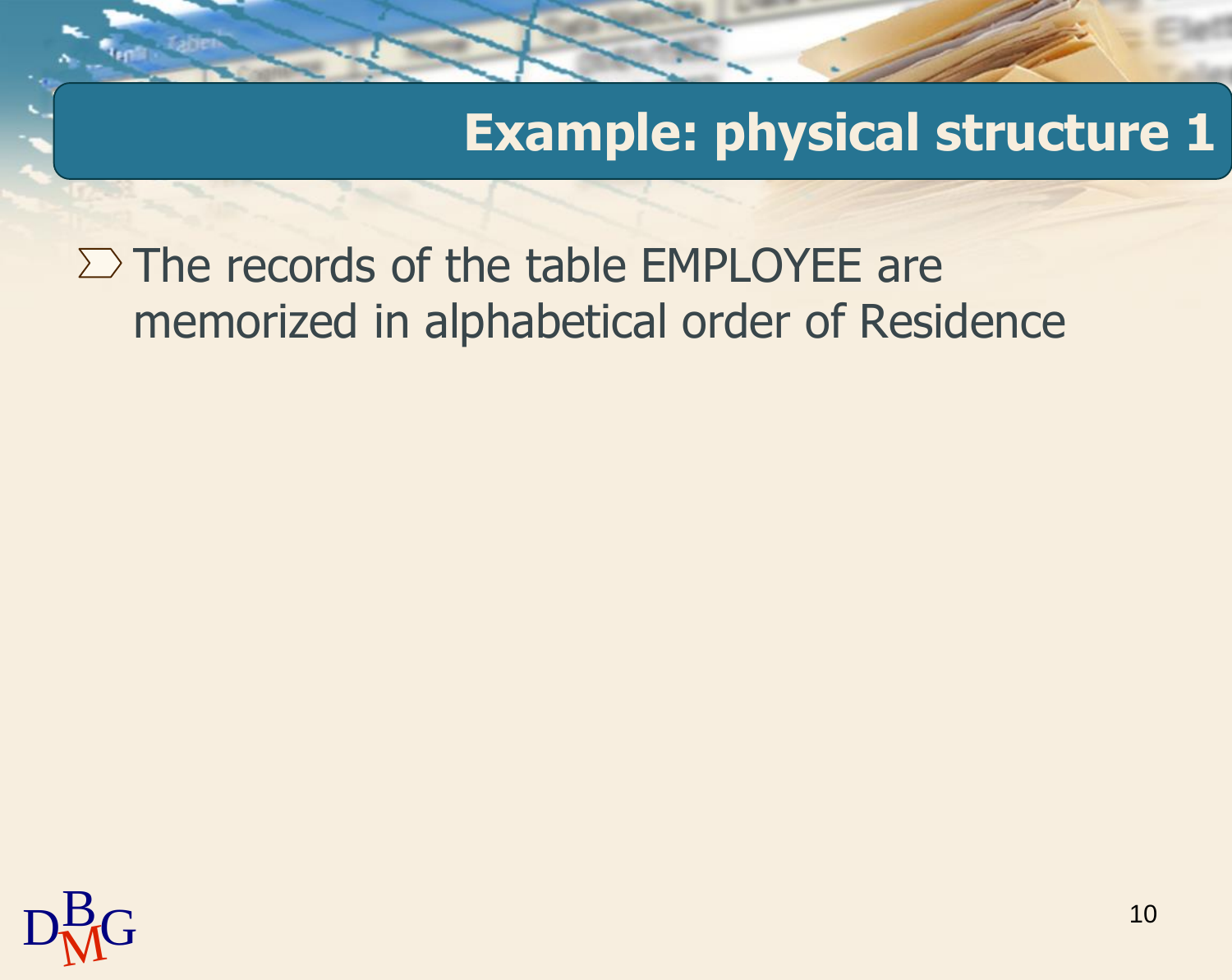#### EMPLOYEE

| <b>ECode</b>    | <b>Name</b>    | <b>Surname</b> | <b>BirthDate</b> | <b>Residence</b> | <b>MonthlySalary</b> |
|-----------------|----------------|----------------|------------------|------------------|----------------------|
| D <sub>7</sub>  | Lucia          | Carta          | 09/04/1971       | Alessandria      | 2.500,00             |
| D <sub>9</sub>  | <b>Tania</b>   | <b>Bravo</b>   | 11/06/1976       | <b>Asti</b>      | 1.800,00             |
| D <sub>2</sub>  | Andrea         | Verdi          | 04/05/1973       | Como             | 1.100,00             |
| D <sub>5</sub>  | <b>Daniele</b> | <b>Bruno</b>   | 13/02/1968       | Como             | 1.900,00             |
| D <sub>12</sub> | <b>Alessio</b> | <b>Morra</b>   | 19/06/1969       | Como             | 1.200,00             |
| D <sub>4</sub>  | Paolo          | <b>Bianchi</b> | 12/08/1970       | <b>Milano</b>    | 3.000,00             |
| D <sub>11</sub> | Lia            | <b>Massa</b>   | 15/05/1965       | <b>Milano</b>    | 3.500,00             |
| D <sub>3</sub>  | Giulia         | <b>Neri</b>    | 14/04/1975       | Roma             | 2.200,00             |
| D <sub>8</sub>  | Luca           | <b>Draghi</b>  | 03/08/1973       | Roma             | 2.400,00             |
| D <sub>1</sub>  | <b>Elena</b>   | <b>Rossi</b>   | 02/01/1967       | <b>Torino</b>    | 2.200,00             |
| <b>D10</b>      | <b>Irene</b>   | <b>Massa</b>   | 28/04/1979       | <b>Torino</b>    | 2.600,00             |
| D <sub>6</sub>  | Antonio        | <b>Bianco</b>  | 25/11/1964       | Venezia          | 1.700,00             |

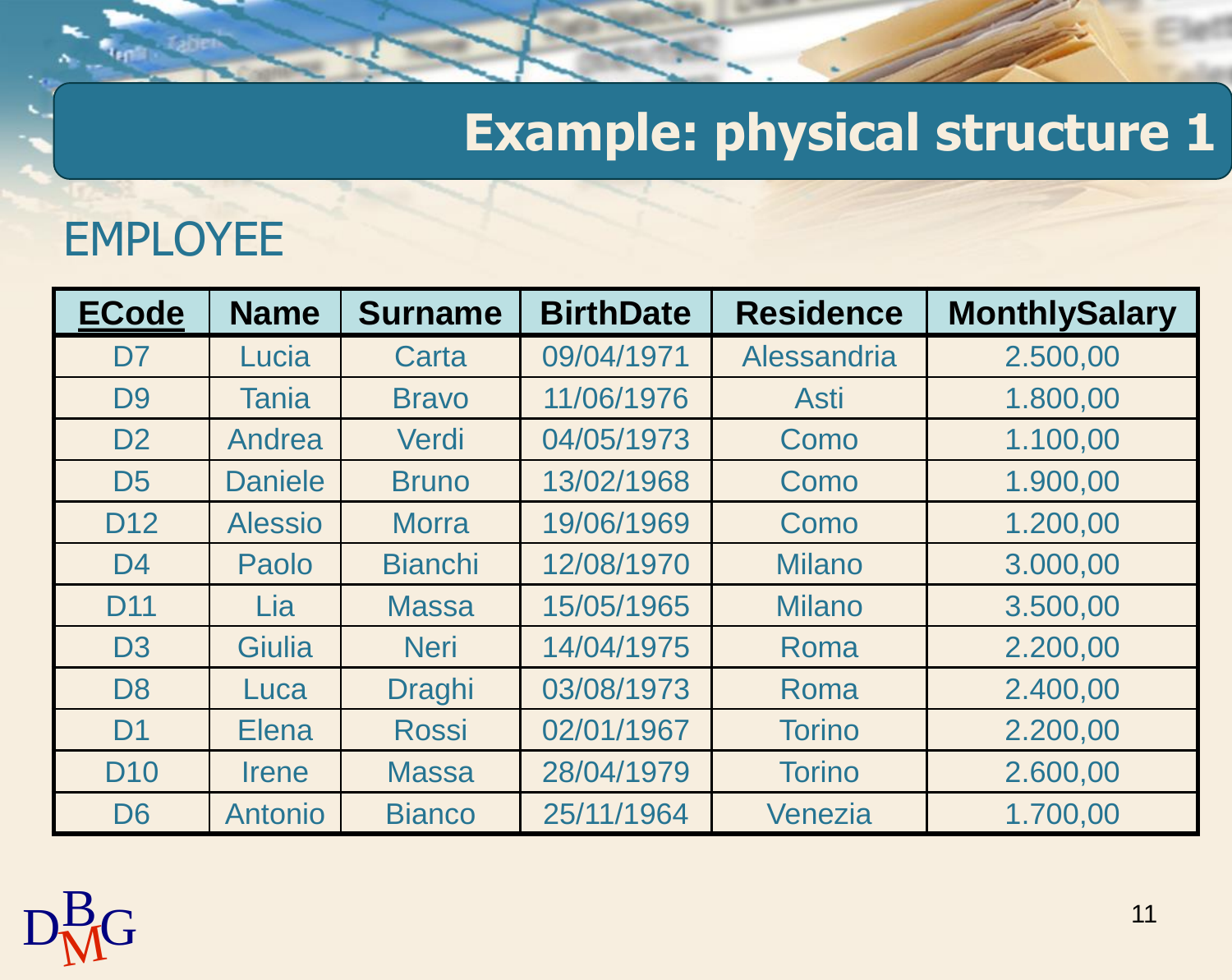#### EMPLOYEE

| <b>ECode</b>    | <b>Name</b>    | <b>Surname</b> | <b>BirthDate</b> | <b>Residence</b> | <b>MonthlySalary</b> |
|-----------------|----------------|----------------|------------------|------------------|----------------------|
| D <sub>7</sub>  | Lucia          | Carta          | 09/04/1971       | Alessandria      | 2.500,00             |
| D <sub>9</sub>  | <b>Tania</b>   | <b>Bravo</b>   | 11/06/1976       | <b>Asti</b>      | 1.800,00             |
| D <sub>2</sub>  | Andrea         | Verdi          | 04/05/1973       | Como             | 1.100,00             |
| D <sub>5</sub>  | <b>Daniele</b> | <b>Bruno</b>   | 13/02/1968       | Como             | 1.900,00             |
| D <sub>12</sub> | <b>Alessio</b> | <b>Morra</b>   | 19/06/1969       | Como             | 1.200,00             |
| D <sub>4</sub>  | Paolo          | <b>Bianchi</b> | 12/08/1970       | <b>Milano</b>    | 3.000,00             |
| D <sub>11</sub> | Lia            | <b>Massa</b>   | 15/05/1965       | <b>Milano</b>    | 3.500,00             |
| D <sub>3</sub>  | Giulia         | <b>Neri</b>    | 14/04/1975       | Roma             | 2.200,00             |
| D <sub>8</sub>  | Luca           | <b>Draghi</b>  | 03/08/1973       | Roma             | 2.400,00             |
| D <sub>1</sub>  | <b>Elena</b>   | <b>Rossi</b>   | 02/01/1967       | <b>Torino</b>    | 2.200,00             |
| <b>D10</b>      | <b>Irene</b>   | <b>Massa</b>   | 28/04/1979       | <b>Torino</b>    | 2.600,00             |
| D <sub>6</sub>  | Antonio        | <b>Bianco</b>  | 25/11/1964       | Venezia          | 1.700,00             |

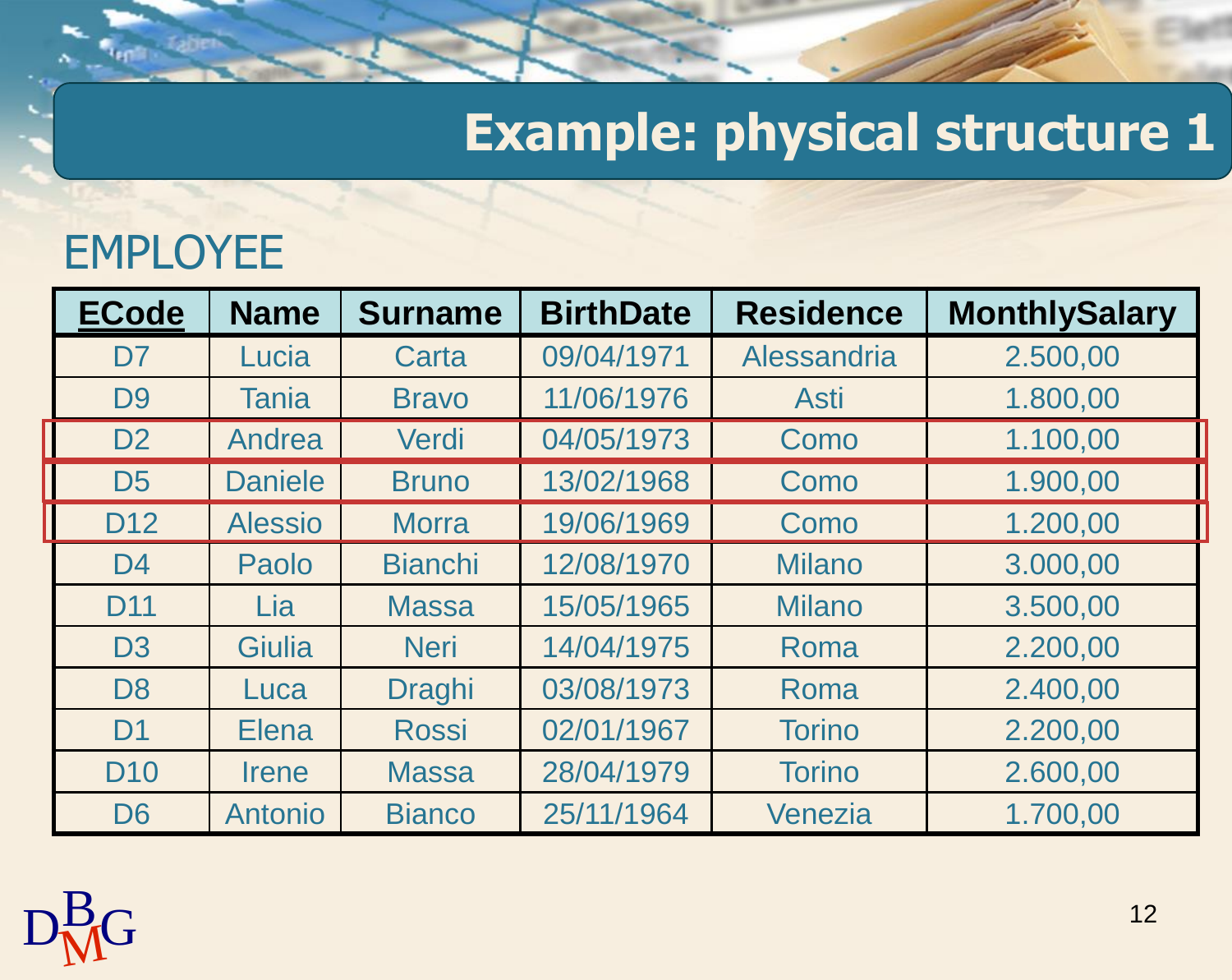$\Sigma$  Operations to execute the query (simple version)

- sequential reading of the file to the first record with Residence equal to Como
- Sequential reading of all the records with Residence equal to Como, down to the first record with Residence different from Como
- viewing of records of employees with Residence in Como
- $\Sigma$  There are more efficient methods for consulting the same data structure

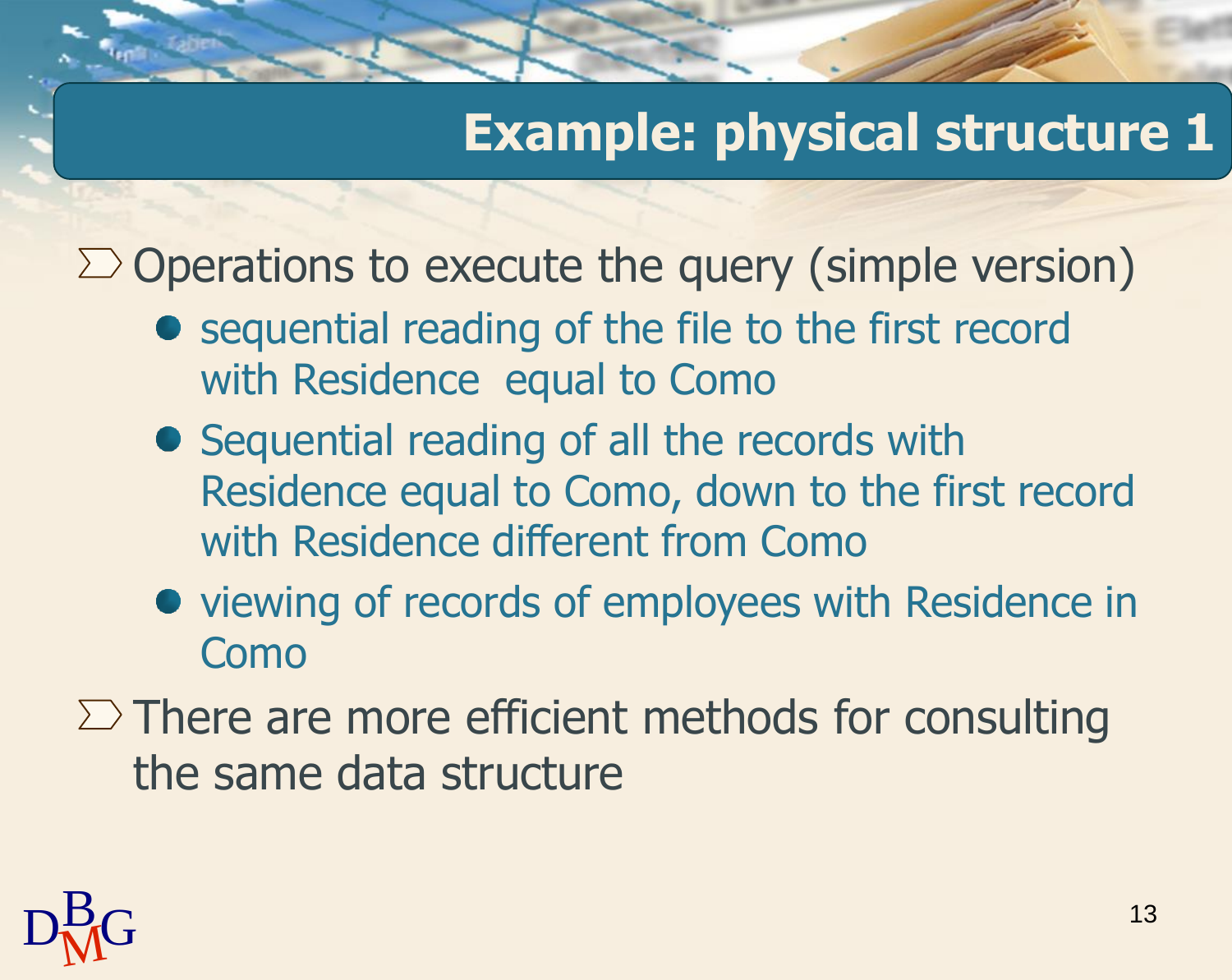$\Sigma$  Physical organization designed specifically for the query proposed

- memorization of the records in the file in alphabetical order of Residence
- $\Sigma$  File with an *ordered sequential structure*

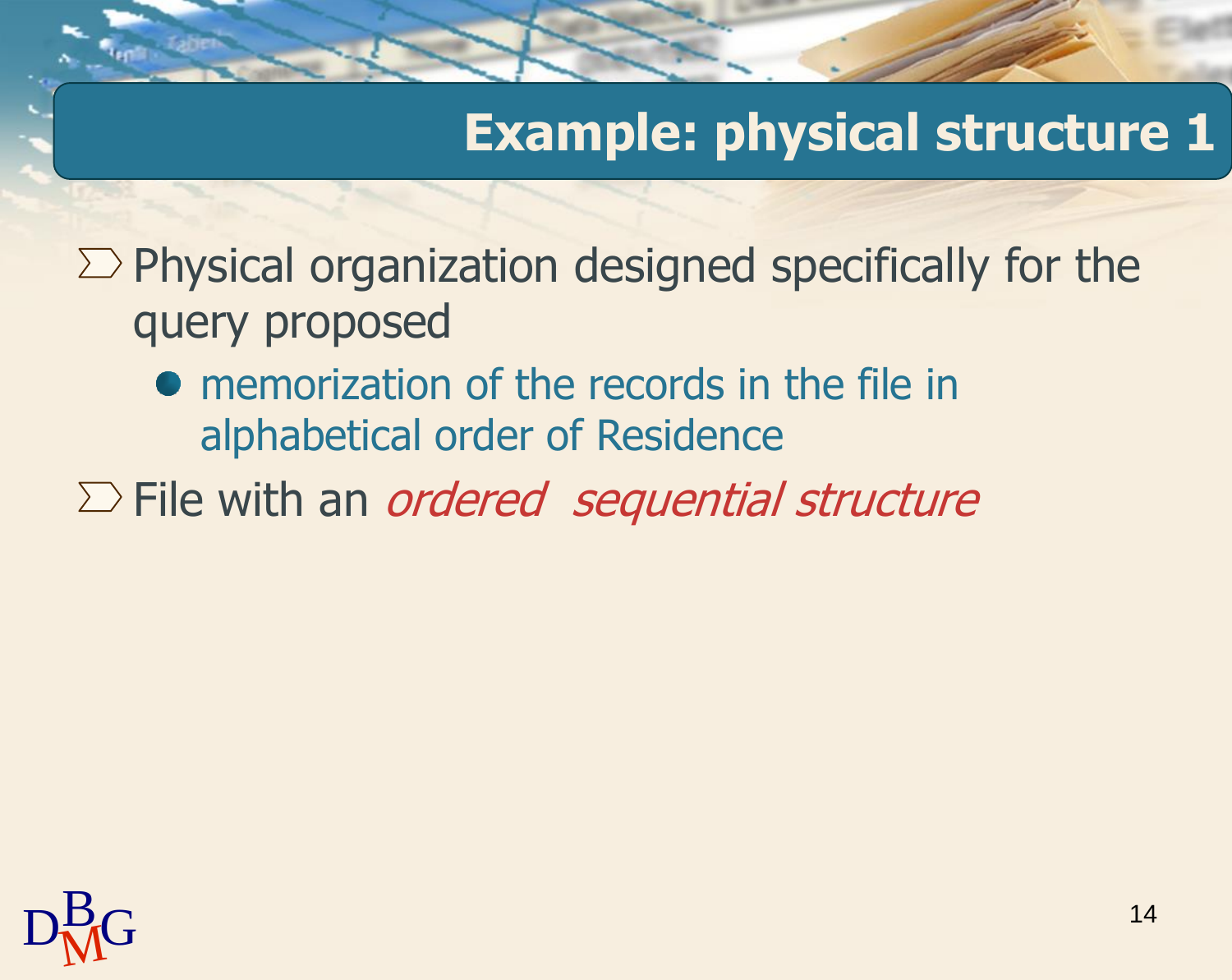#### $\Sigma$  Advantages

• sequential reading of the entire file is avoided  $\Sigma$  Disadvantages

- maintaining the order is computationally cumbersome
	- files need to be reorganized when records are inserted, updated or cancelled
- this physical organization is not efficient when it is necessary to execute other query typologies
	- example: select the employees (dipendenti) who receive a monthly-salary over 2000 euro

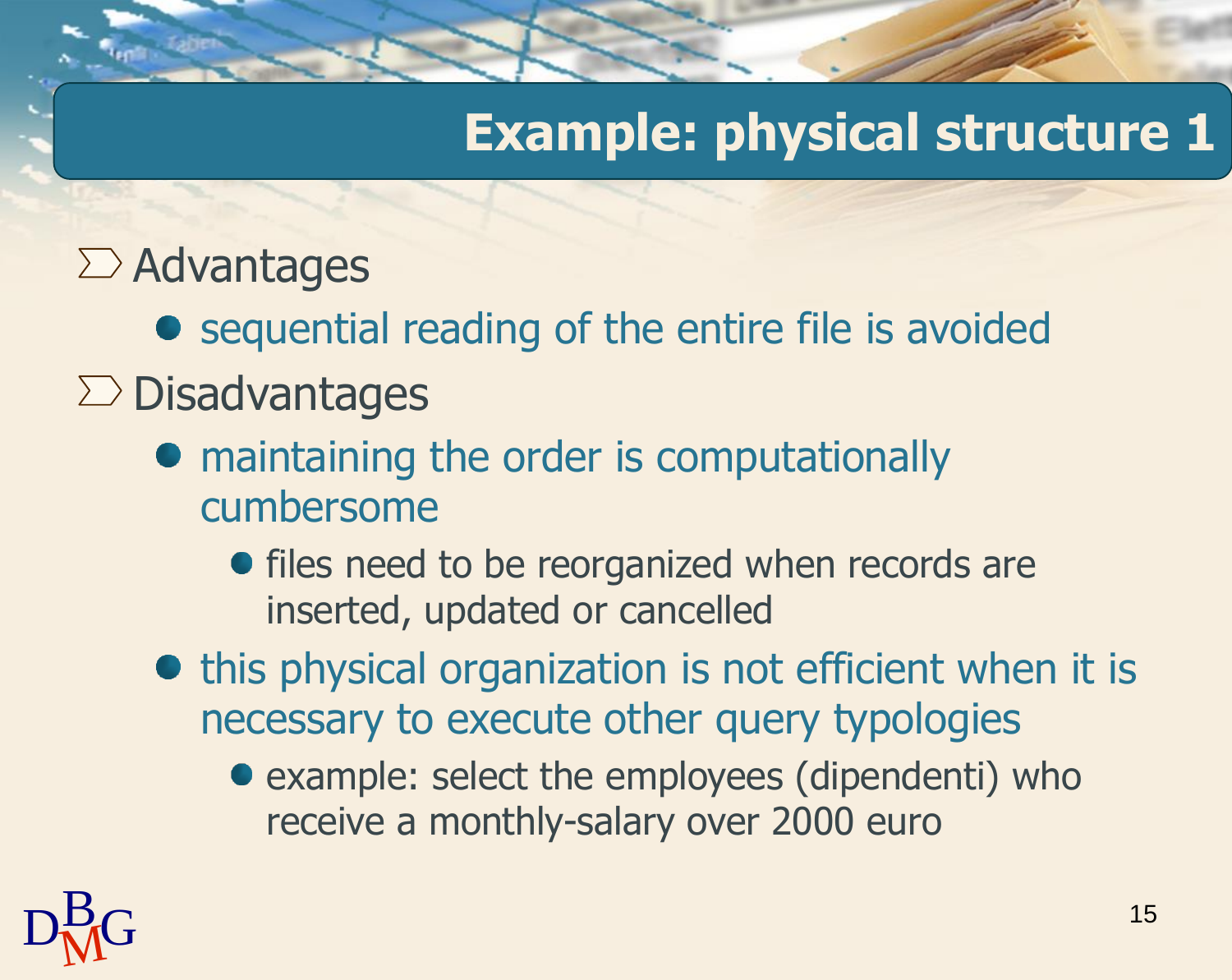$\Sigma$  It is possible to define accessory physical structures that facilitate access to data

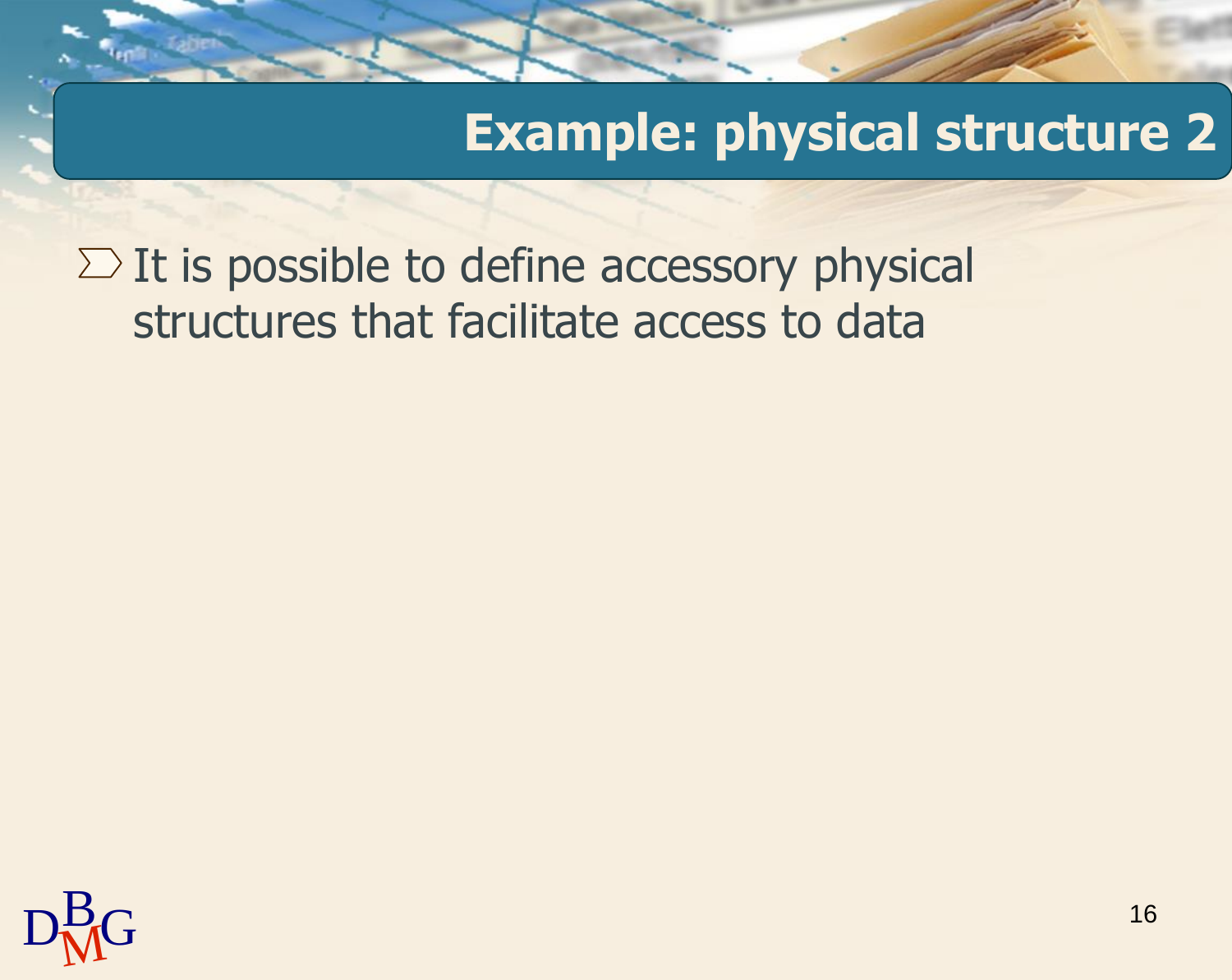#### Accessory physical structure

#### EMPLOYEE

| <b>Residence</b>  | <b>Physical</b> | <b>ECode</b>    | $\mathbf{r}$    | <b>Residence</b> | $\sim$ $\sim$ $\sim$ |
|-------------------|-----------------|-----------------|-----------------|------------------|----------------------|
|                   | <b>Address</b>  | D <sub>1</sub>  | a a s           | <b>Torino</b>    | a sa s               |
| Alessandria       |                 | D <sub>2</sub>  | a a s           | Como             | a sa s               |
| <b>Asti</b>       |                 | D <sub>3</sub>  | a sin           | Roma             | a sa s               |
|                   |                 | D <sub>4</sub>  | <b>Contract</b> | <b>Milano</b>    | a sa sa              |
|                   |                 | D <sub>5</sub>  | a sa sa         | Como             | .                    |
| Como              |                 | D <sub>6</sub>  | <b>ALCOHOL</b>  | Venezia          | <b>A 10 A</b>        |
|                   |                 | D <sub>7</sub>  | a a s           | Alessandria      | <b>A 10 A</b>        |
| <b>Milano</b>     |                 | D <sub>8</sub>  | <b>Contract</b> | Roma             | <b>COL</b>           |
|                   |                 | D <sub>9</sub>  | <b>Contract</b> | <b>Asti</b>      | <b>COL</b>           |
|                   |                 | <b>D10</b>      | a a se          | <b>Torino</b>    | <b>COL</b>           |
| <b>STATISTICS</b> | <b>ALC UNIT</b> | <b>D11</b>      | a a s           | <b>Milano</b>    | <b>COL</b>           |
| Venezia           |                 | D <sub>12</sub> | $\sim 10$       | Como             | <b>ALC UNI</b>       |

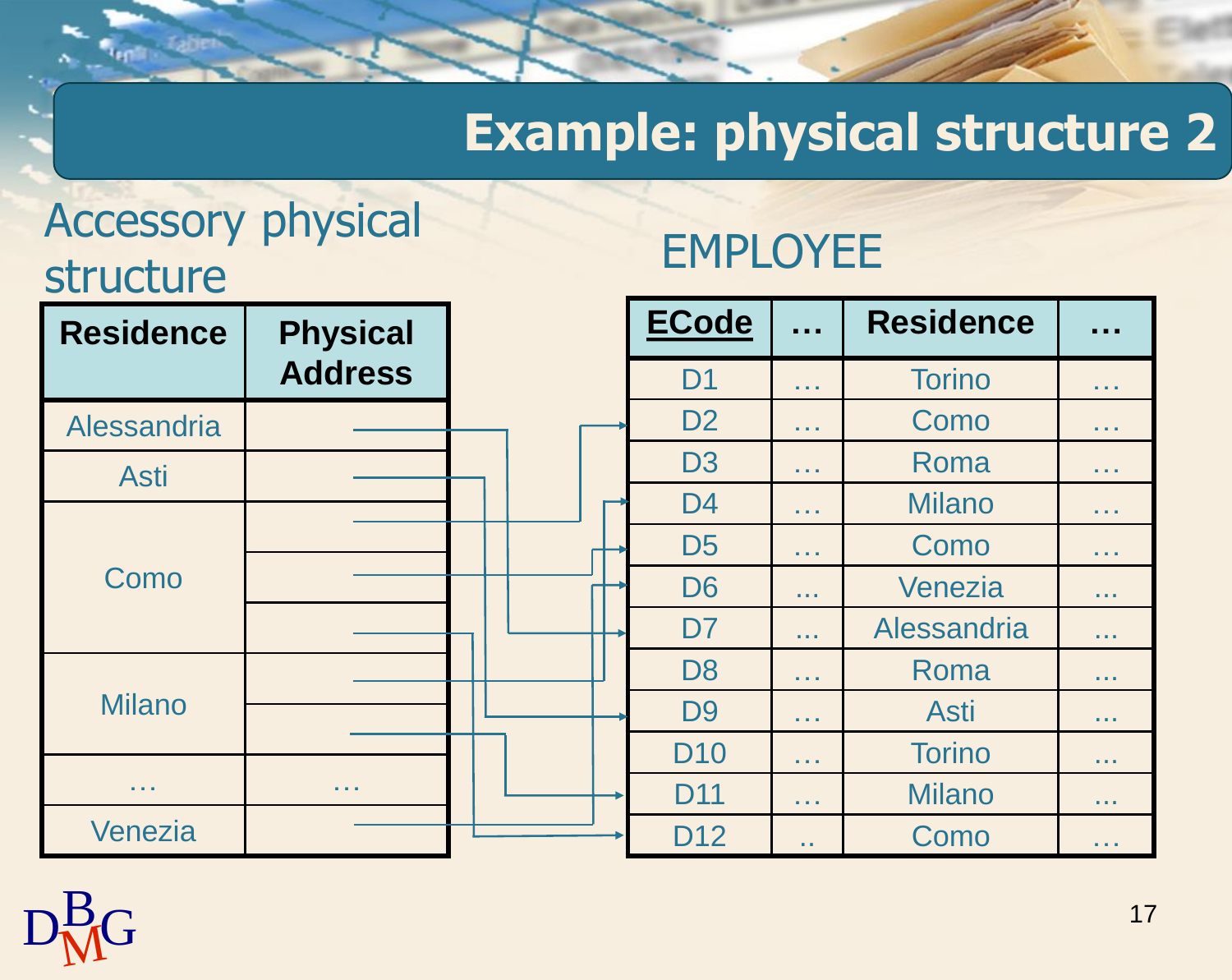#### Accessory physical structure

#### EMPLOYEE

| <b>Residence</b>  | <b>Physical</b> | <b>ECode</b>    | $\mathbf{r}$    | <b>Residence</b> | $\sim$ $\sim$ $\sim$ |
|-------------------|-----------------|-----------------|-----------------|------------------|----------------------|
|                   | <b>Address</b>  | D <sub>1</sub>  | a sin           | <b>Torino</b>    | a sa s               |
| Alessandria       |                 | D <sub>2</sub>  | a sin           | Como             | a sin                |
| <b>Asti</b>       |                 | D <sub>3</sub>  | a sin           | Roma             | a sa s               |
|                   |                 | D <sub>4</sub>  | a sin           | <b>Milano</b>    | a sa sa              |
|                   |                 | D <sub>5</sub>  | <b>A 1999</b>   | Como             | .                    |
| Como              |                 | D <sub>6</sub>  | <b>STATE</b>    | Venezia          | <b>COL</b>           |
|                   |                 | D <sub>7</sub>  | a a s           | Alessandria      | <b>A 10 A</b>        |
| <b>Milano</b>     |                 | D <sub>8</sub>  | <b>Contract</b> | Roma             | <b>ALC N</b>         |
|                   |                 | D <sub>9</sub>  | a sa sa         | <b>Asti</b>      | <b>ALC N</b>         |
|                   |                 | <b>D10</b>      | a sa sa         | <b>Torino</b>    | <b>ALC N</b>         |
| <b>STATISTICS</b> | <b>Contract</b> | D <sub>11</sub> | a a se          | <b>Milano</b>    | <b>A 10 A</b>        |
| Venezia           |                 | D <sub>12</sub> | a a             | Como             | a sa sa              |

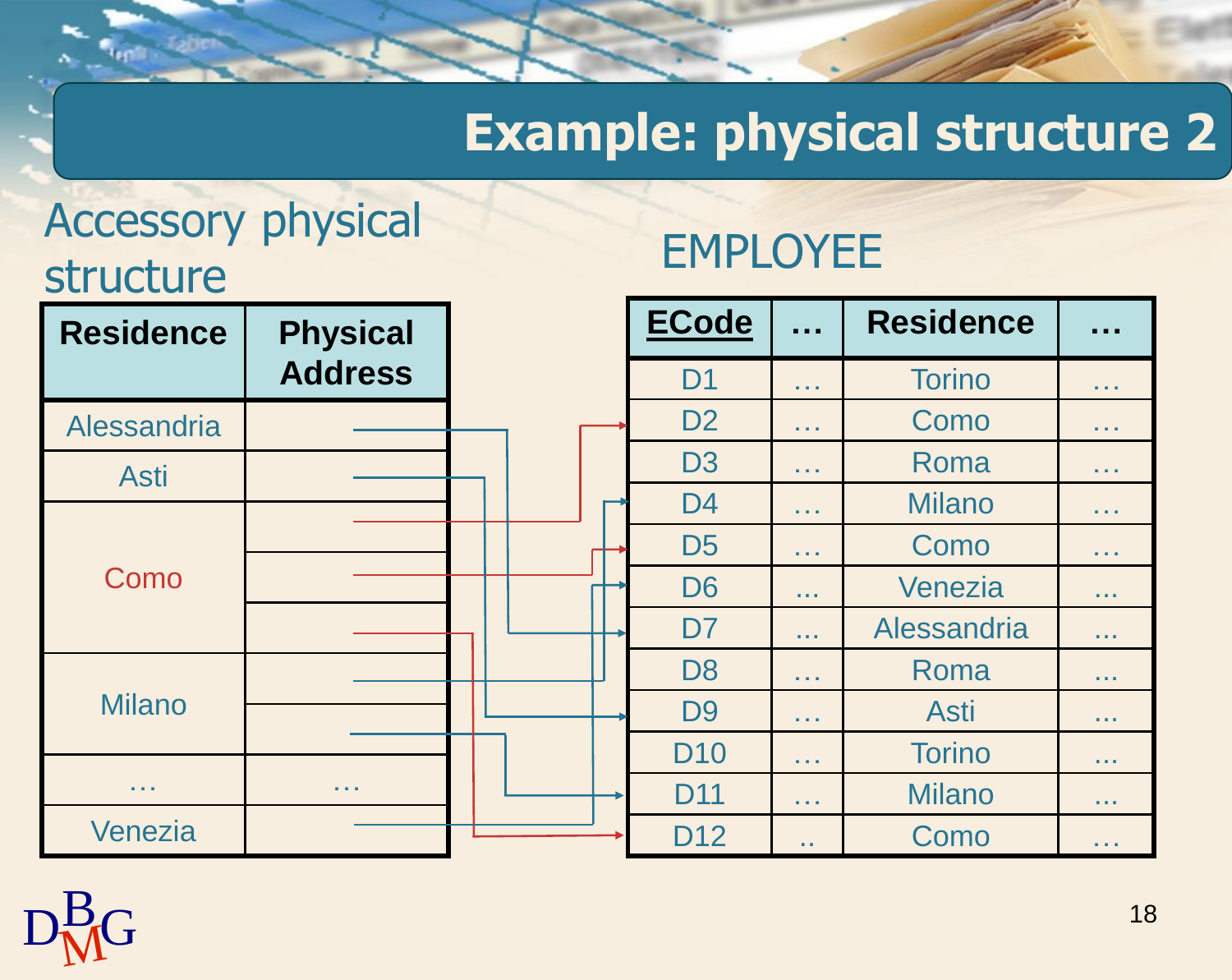$\sum$  Accessory physical structure with associative access to data

- realized on the attribute Residence
- $\Sigma$  The attribute Residence is the key field of the structure
	- for each value assumed by the attribute Residence are memorized
		- all the physical locations of the records corresponding to the value of the key field
	- the physical location
		- indicates the position of a record inside a file
- $D<sub>MC</sub><sup>B</sup>$  the physical page that contains it) 19 • enables direct access to the record of interest (to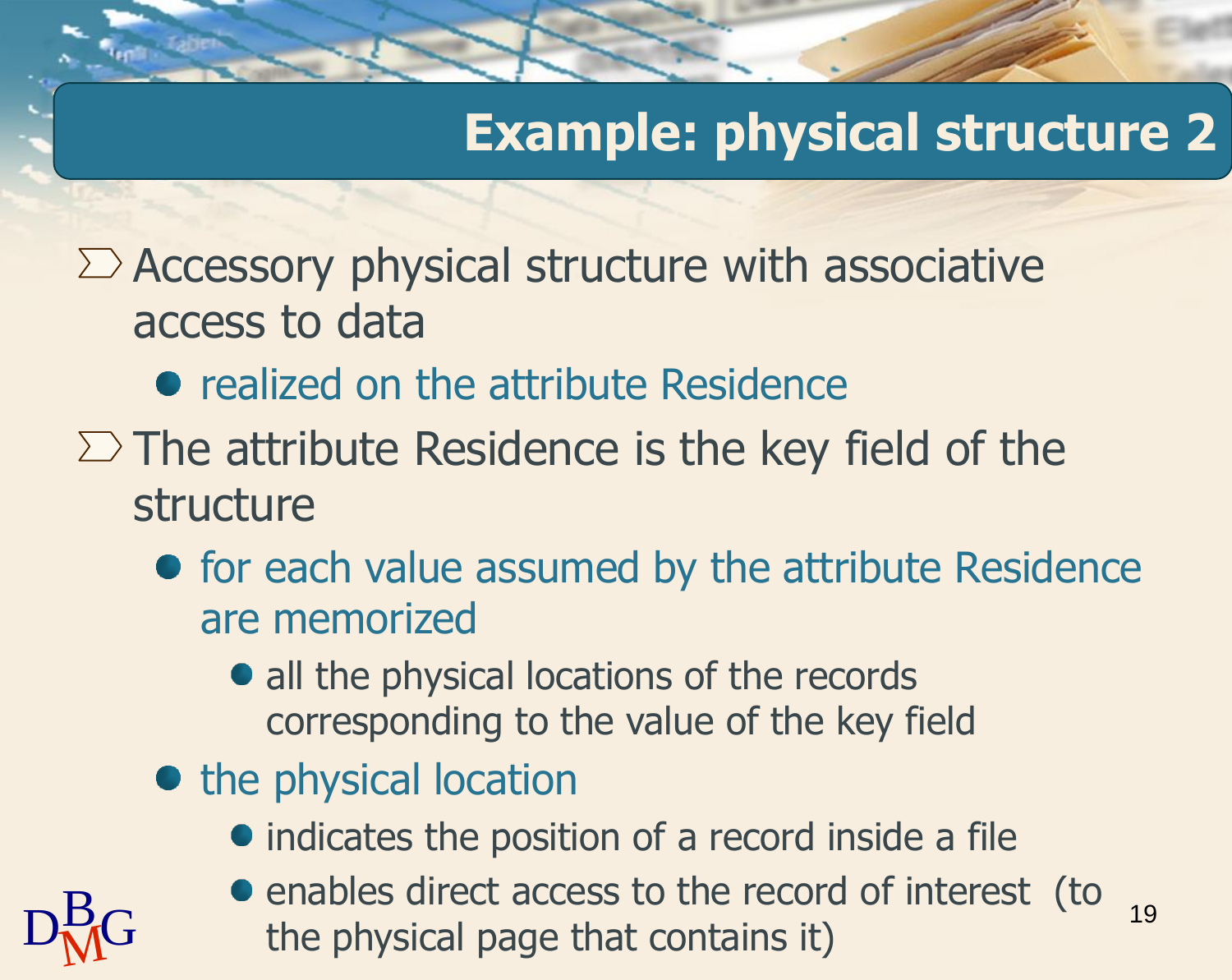$\Sigma$  Operations carried out to execute the query

- reading of the accessory physical structure to recover the physical locations of the records corresponding to Residence=Como
- direct access only to the records of the file associated with Residence Como
- viewing of the records of interest
- $\Sigma$  There are different methods for swiftly finding information in the accessory physical structures

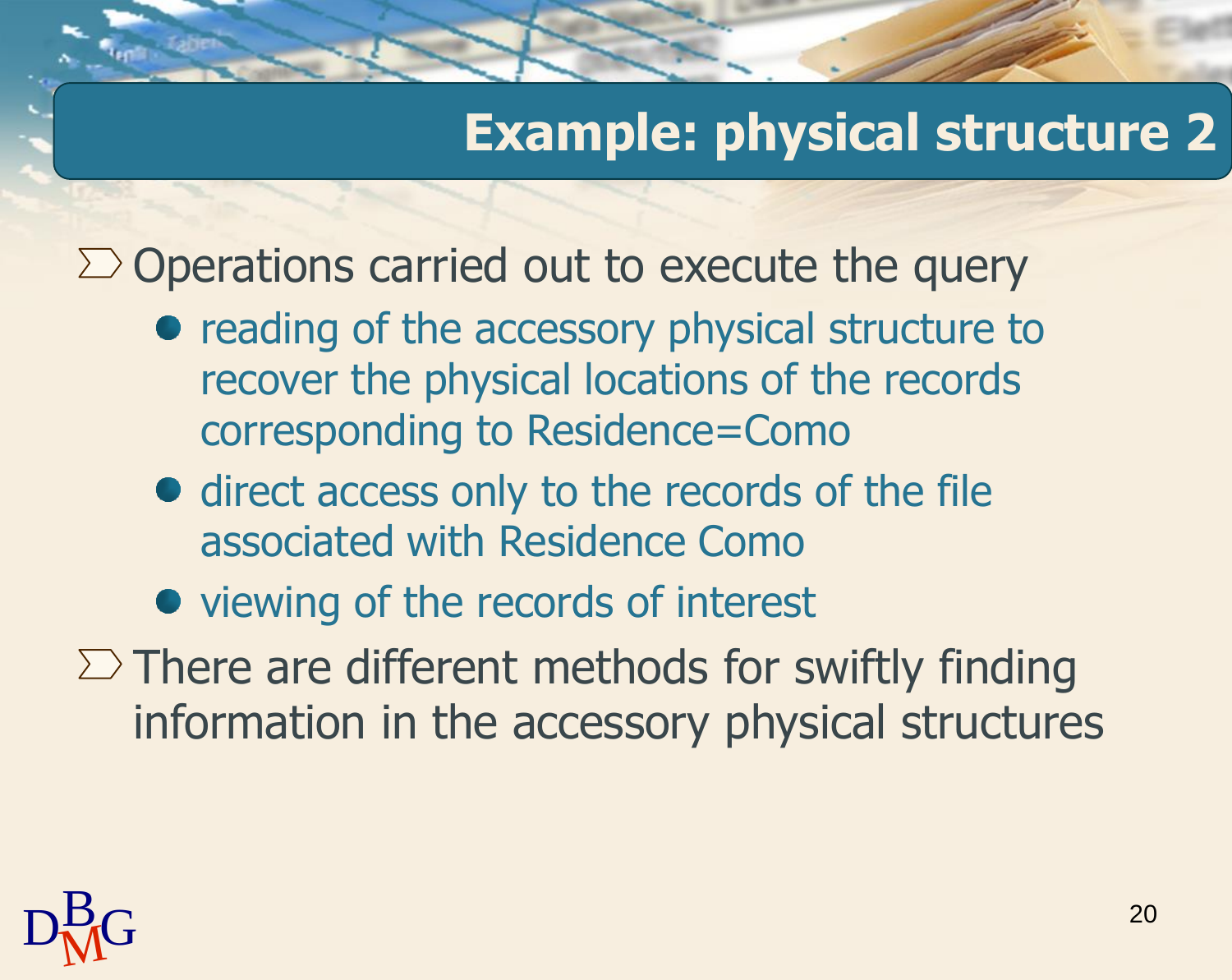#### $\Sigma$  Advantages

- the complete and sequential reading of the file is avoided
	- as in the case of physical structure 1
- $\bullet$  direct access  $only$  to the records of interest
- The maintainance costs of the accessory structure are lower than the costs of maintaining the file with an ordered structure

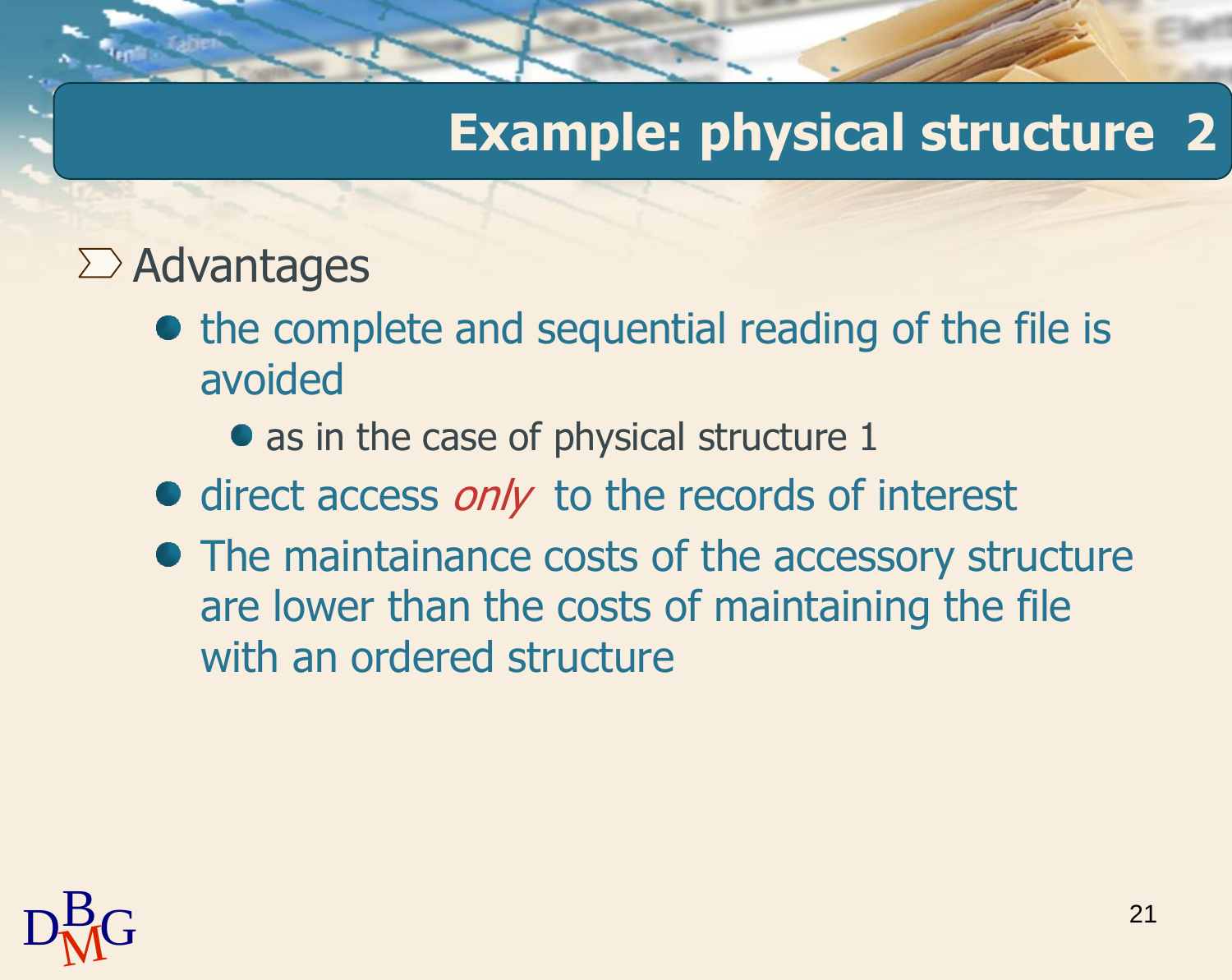#### $\Sigma$  Disadvantages

- it occupies more space
	- supplementary space is necessary to memorize the accessory physical structure
- the accessory structure can be utilized only when the attribute Residence appears in the query
	- accessory structures may be necessary for multiple attributes or combinations of attributes

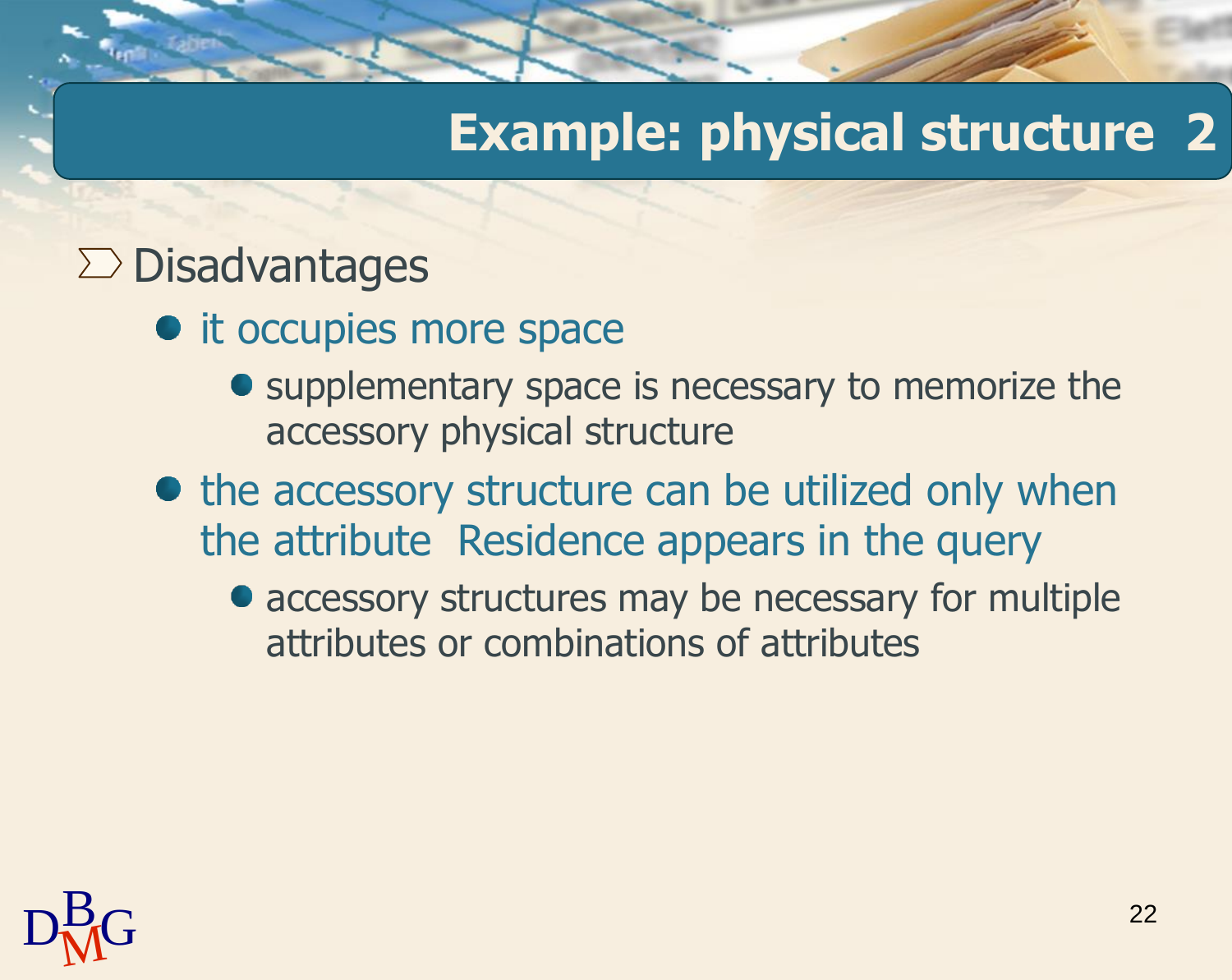### **Indexes**

 $\sum$  *Indexes* are the accessory physical structures provided by the relational DBMS to improve the efficiency of data access operations

- indexes are realized using different types of physical structures
	- **•** trees

**•** hash tables

 $\Sigma$  The instructions for managing the indexes are not part of the standard SQL

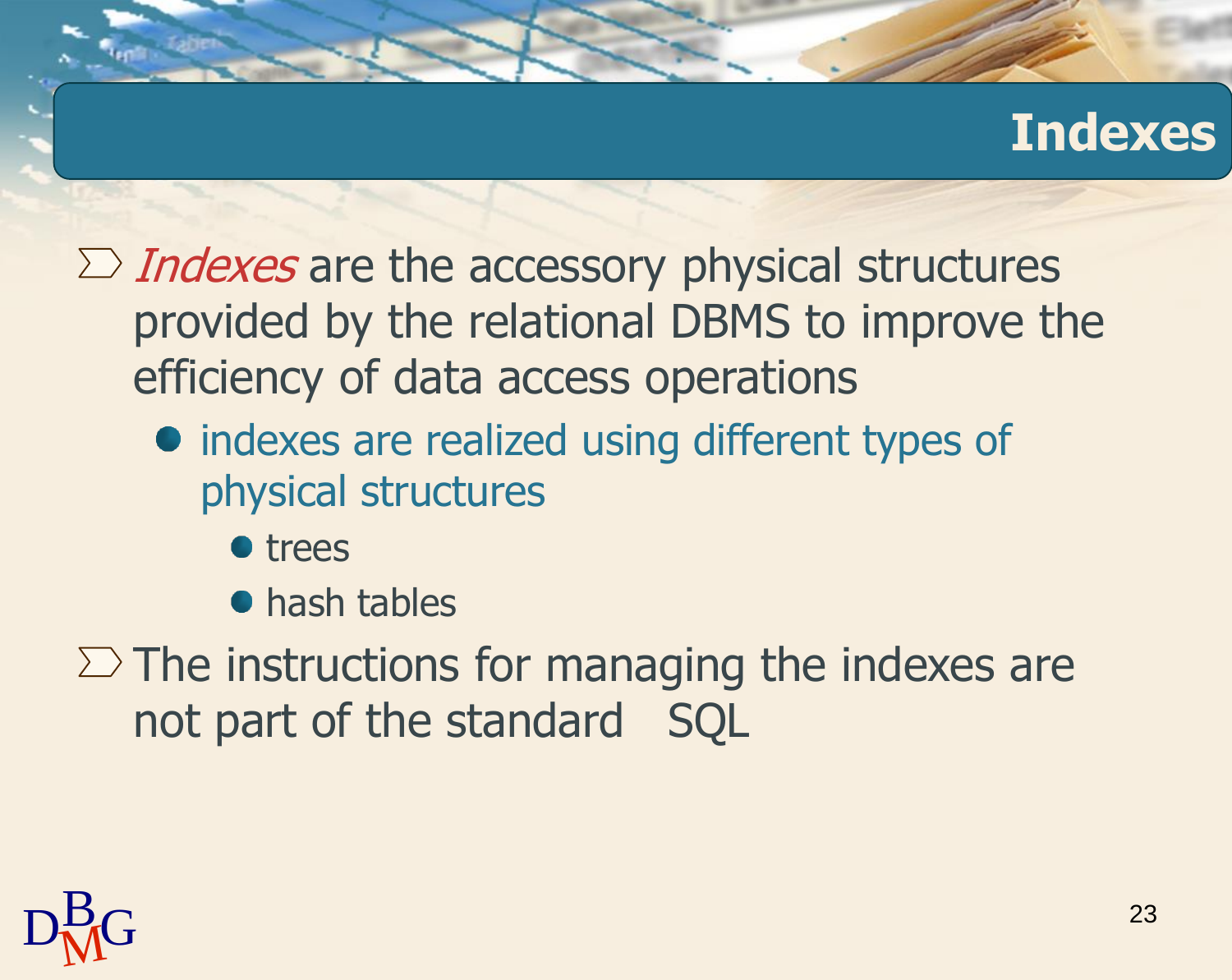

### **Index management**

#### **Physical access structures**

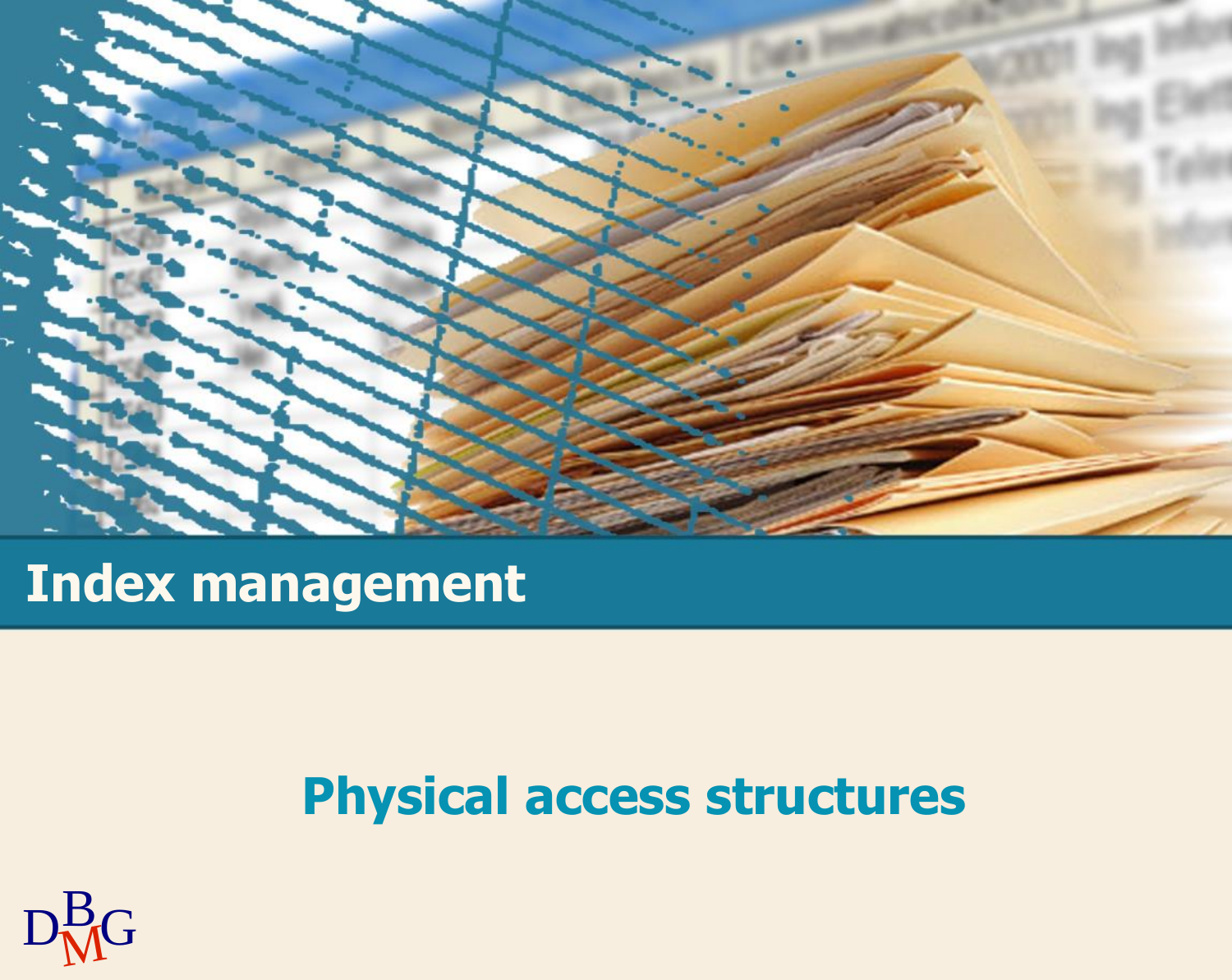### **Physical access structures**

 $\Sigma$  Physical access structures describe how the data are organized in the secondary memory to guarantee *efficient* search and data modification operations

- $\Sigma$  These structures can be classified as
	- sequential structures
	- **•** tree structures
	- calculated access structures

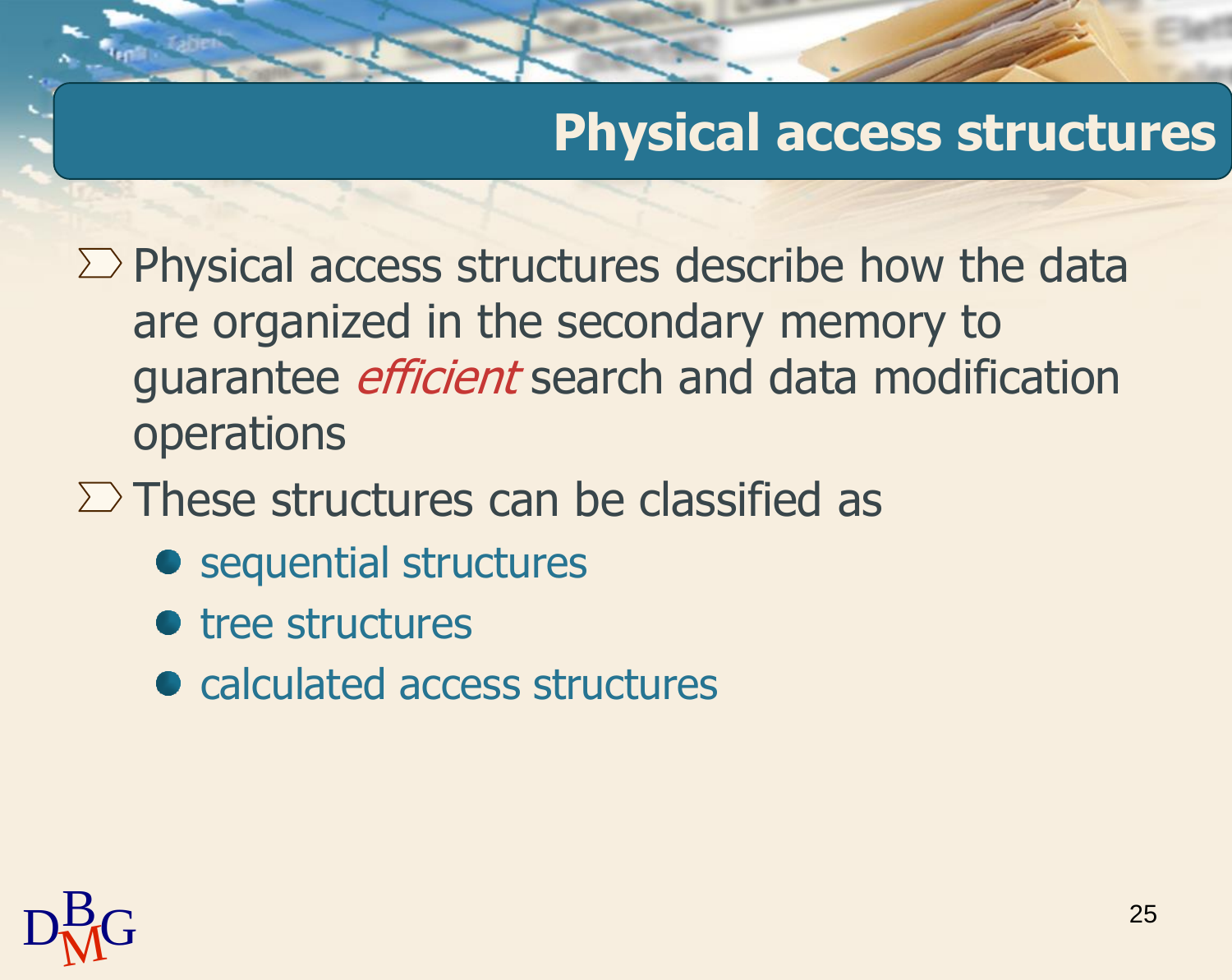### **Physical access structures**

 $\Sigma$  Each relational DBMS has different variations of the basic physical structures

- the description of the internal structures of data memorization is not publicly available
- the physical structures are different for different **DBMSs**

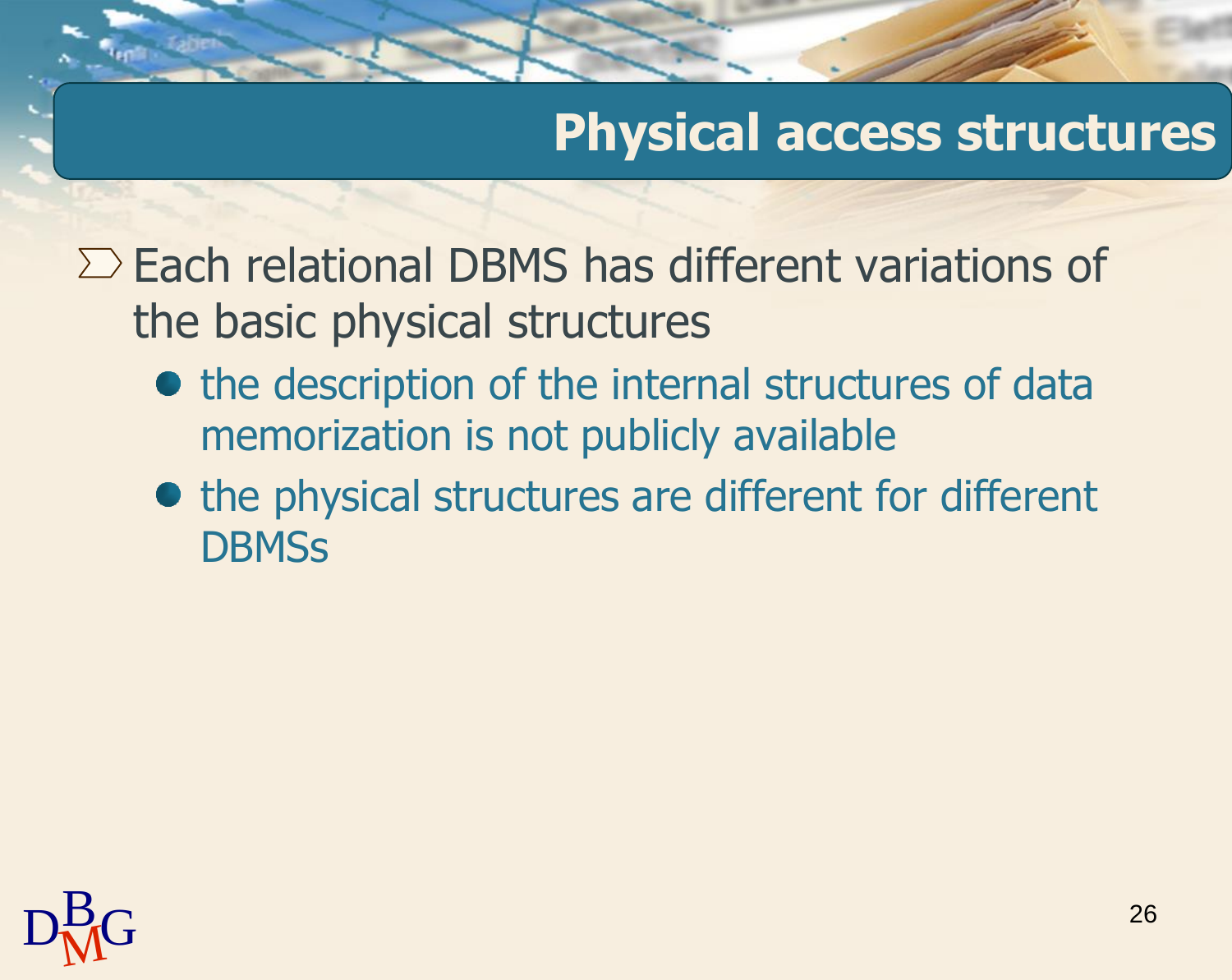### **Sequential structure**

#### $\Sigma$  Is characterized by

- a sequential arrangement of the records in the secondary memory
- Blocks of consecutive memory in the file
- $\sum$  System sequence
	- the sequence of records depends on the value of a system field, called a system key
		- composed of one or more attributes

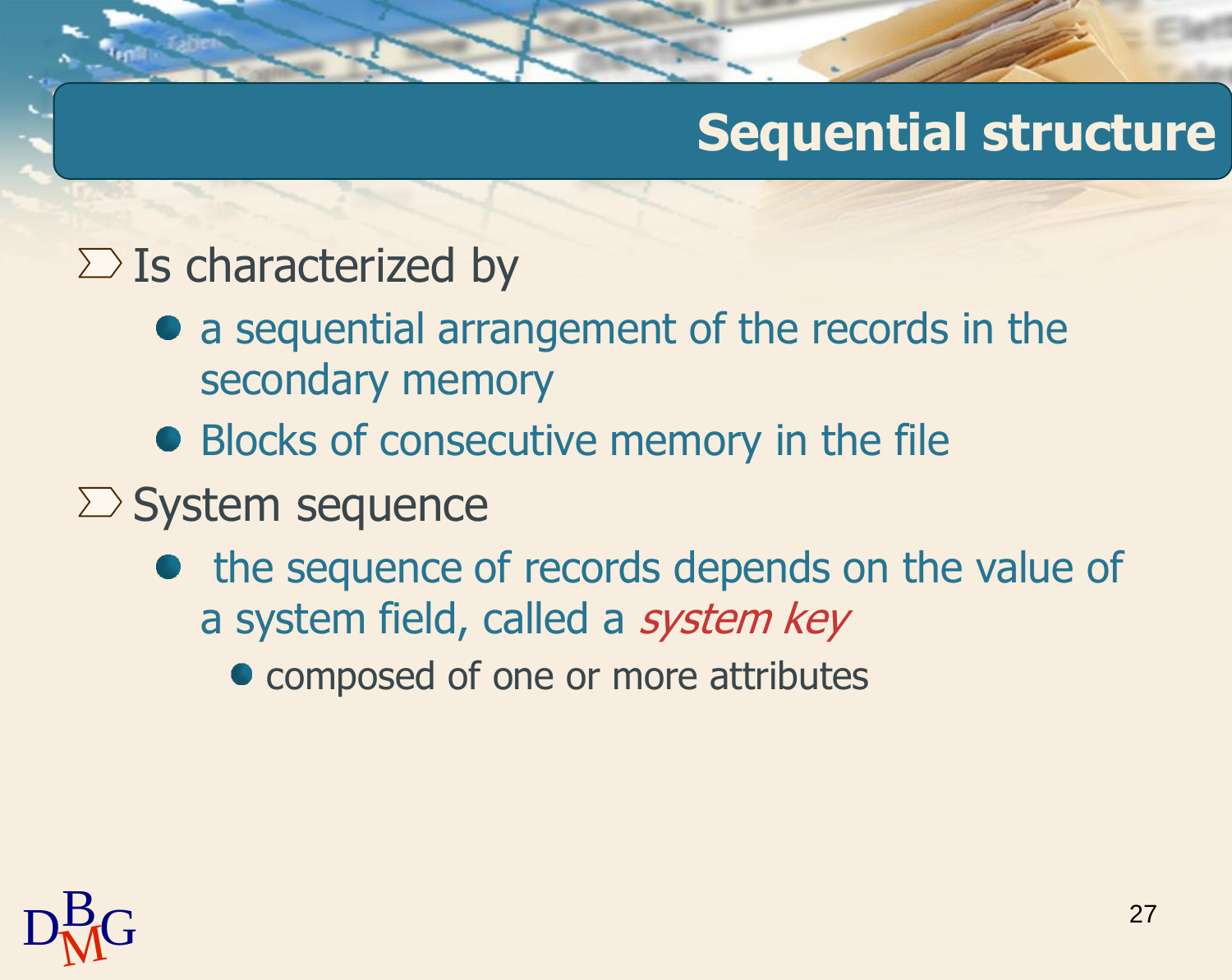#### **Tree structure**

- $\Sigma$  Efficient associative data access, based on the value of a key
	- the key can be composed of one or more attributes
- $\Sigma$  A tree structure enables access to the set of physical locations of the records corresponding to the selected value of the key field
	- The physical location of a record indicates the physical position of the record in the file in the secondary memory
- $\Sigma$  Examples: B-tree, B<sup>+</sup>-tree

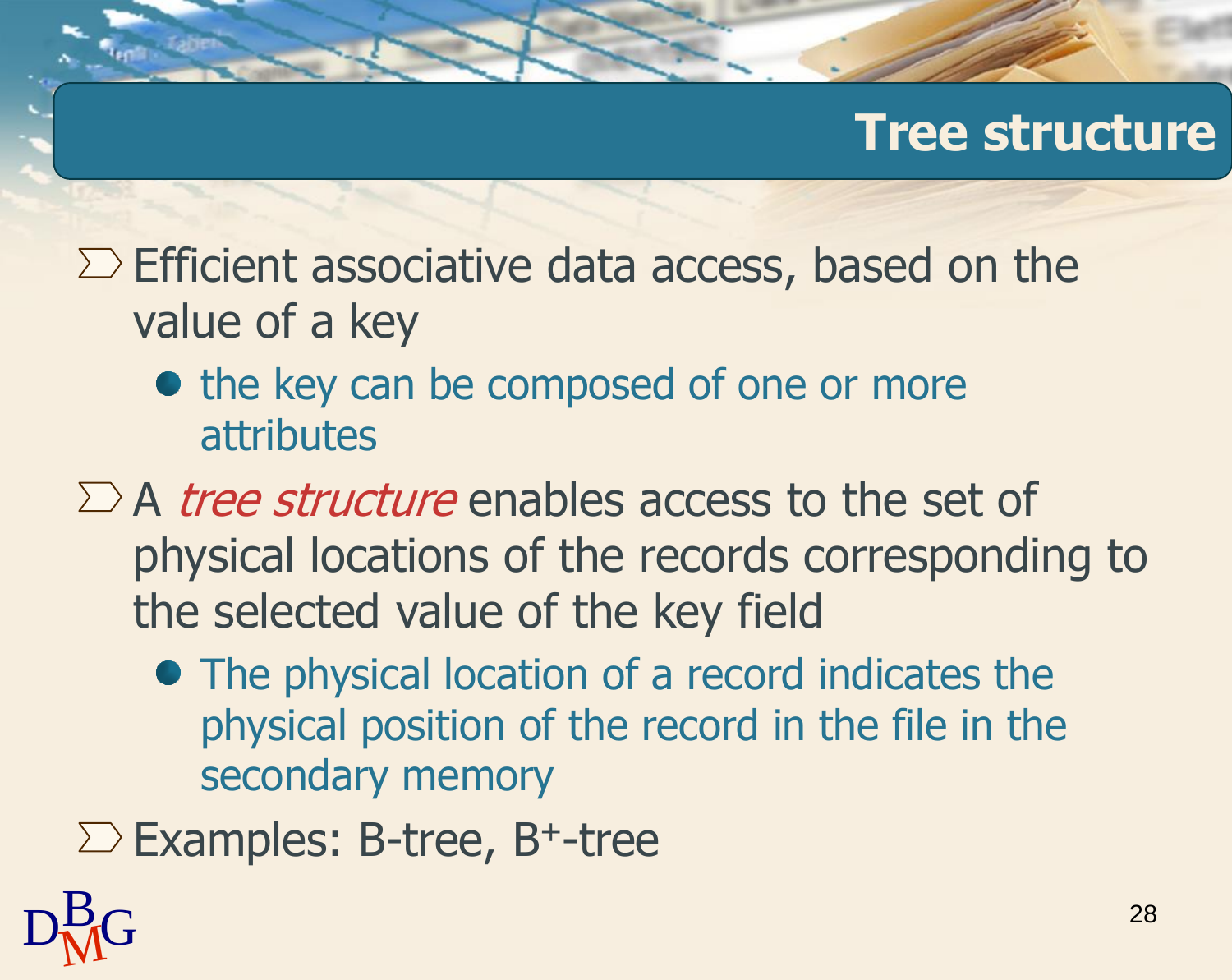### **Calculated access structure**

 $\Sigma$  Efficient associative data access, based on the value of a key field

- the key can be composed of one or more attributes
- $\Sigma$  It requires a *calculation algorithm* to locate the physical block of the file containing the records corresponding to the value of the key field
- $\Sigma$  It does not require a specific record system in the secondary memory

 $\Sigma$  Example: hash structure

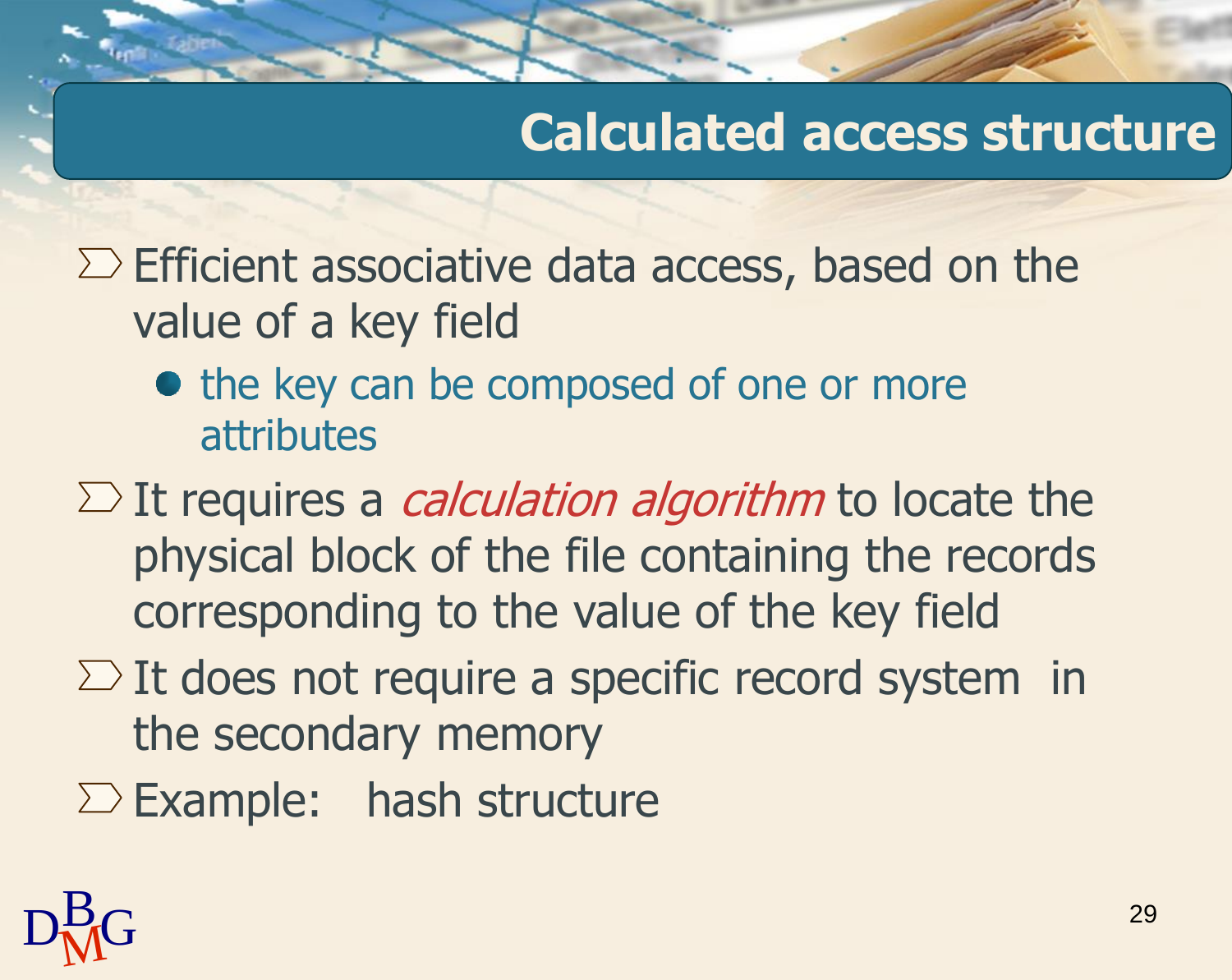

### **Index management**

### **Index definition in SQL**

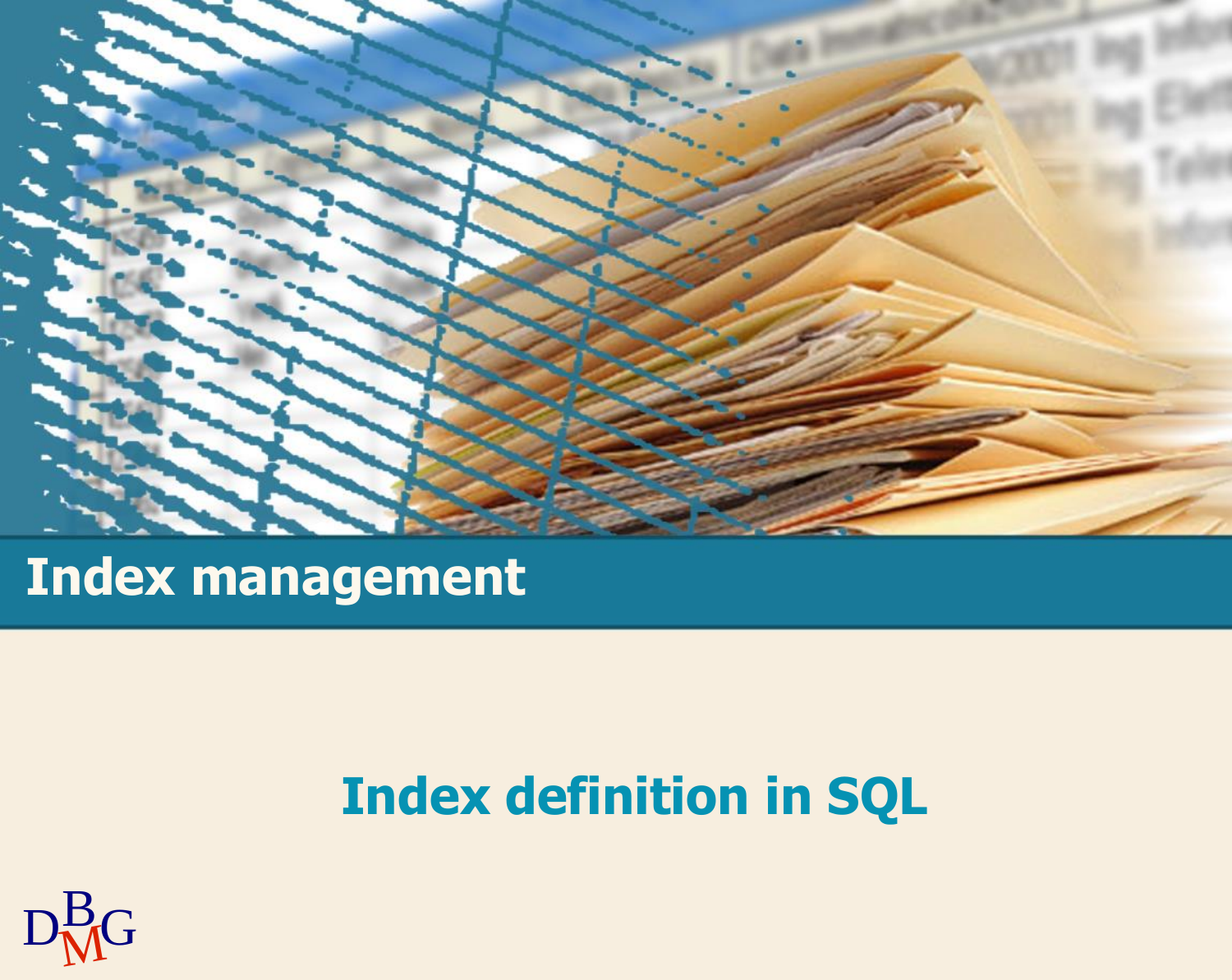### **Index definition in SQL**

 $\Sigma$  SQL language provides the following instructions for defining indexes

- to create an index
	- **CREATE INDEX**
- $\bullet$  to cancel an index
	- **DROP INDEX**

 $\Sigma$  The instructions for the management of indexes are not part of the standard SQL

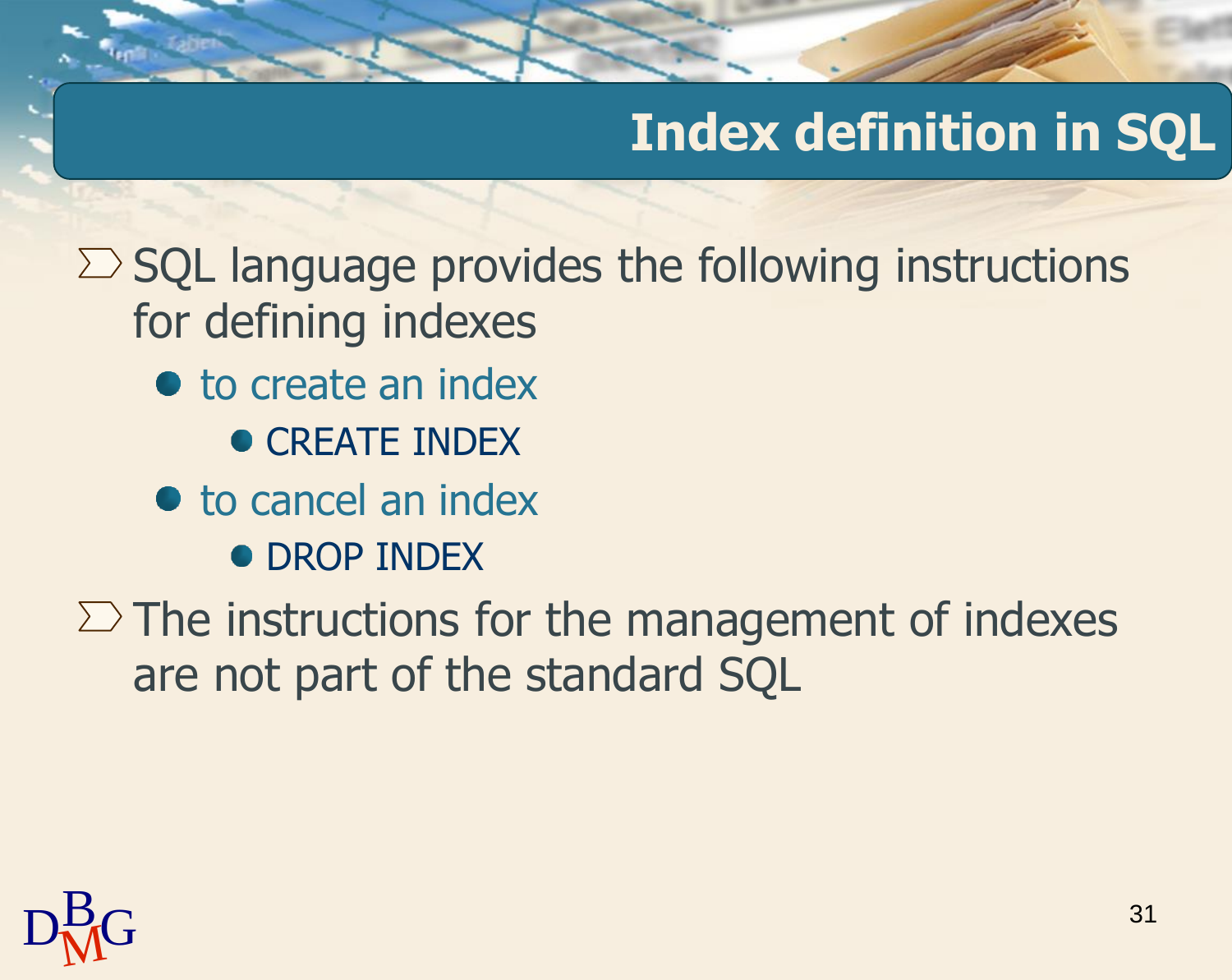### **To create an index**

CREATE INDEX IndexName ON TableName (AttributeList)

 $\sum$  Create an index

- with the name *IndexName*
- on the table TableName
- defining its attributes in AttributeList

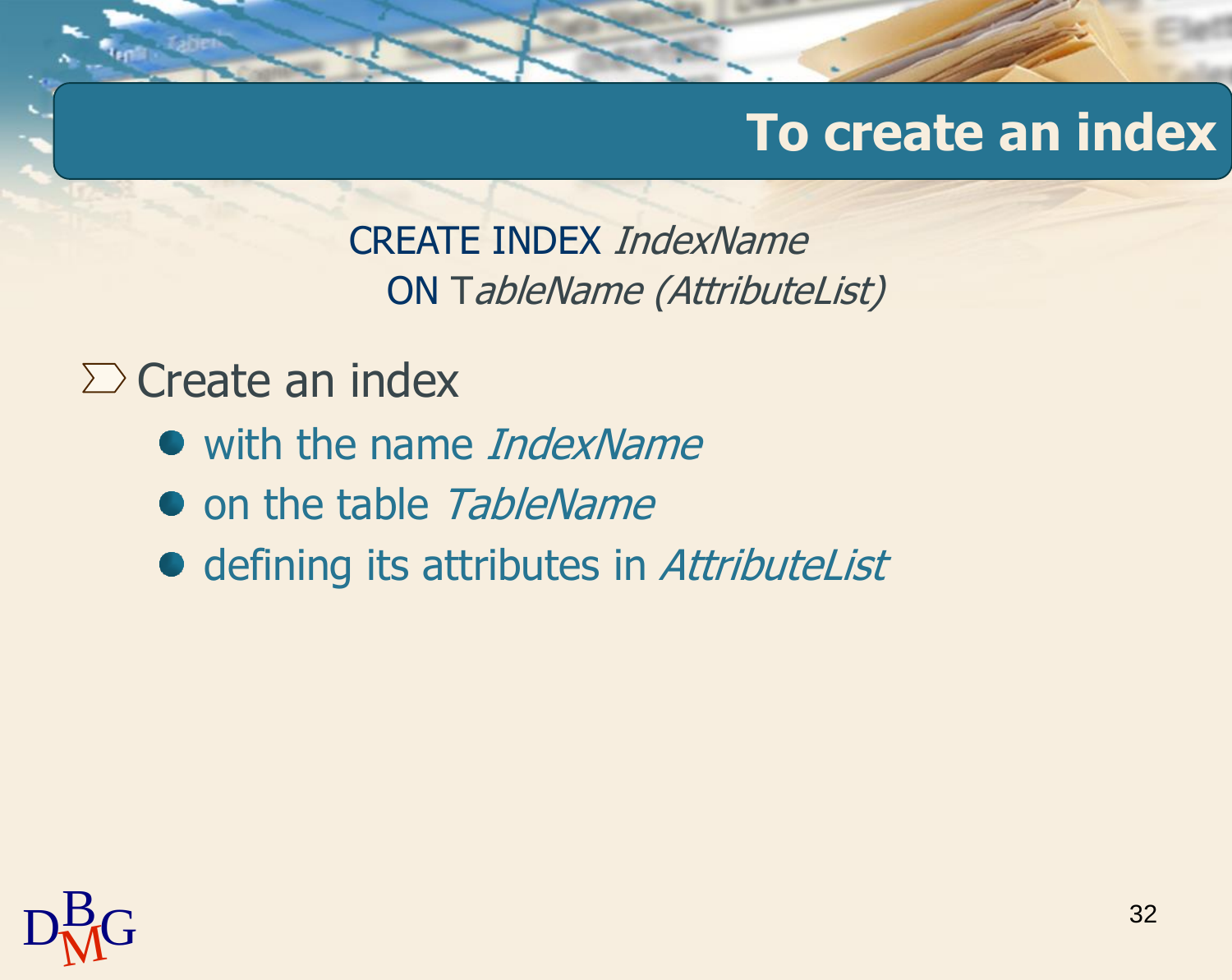### **To create an index**

CREATE INDEX IndexName ON TableName (AttributeList)

 $\Sigma$  The order in which the attributes appear in AttributeList is important

• the order of the index keys is

- **•** first on the basis of the first attribute in AttributeList
- equal in value to the first attribute on the values of the second attribute
- and so on, in order, until the last attribute

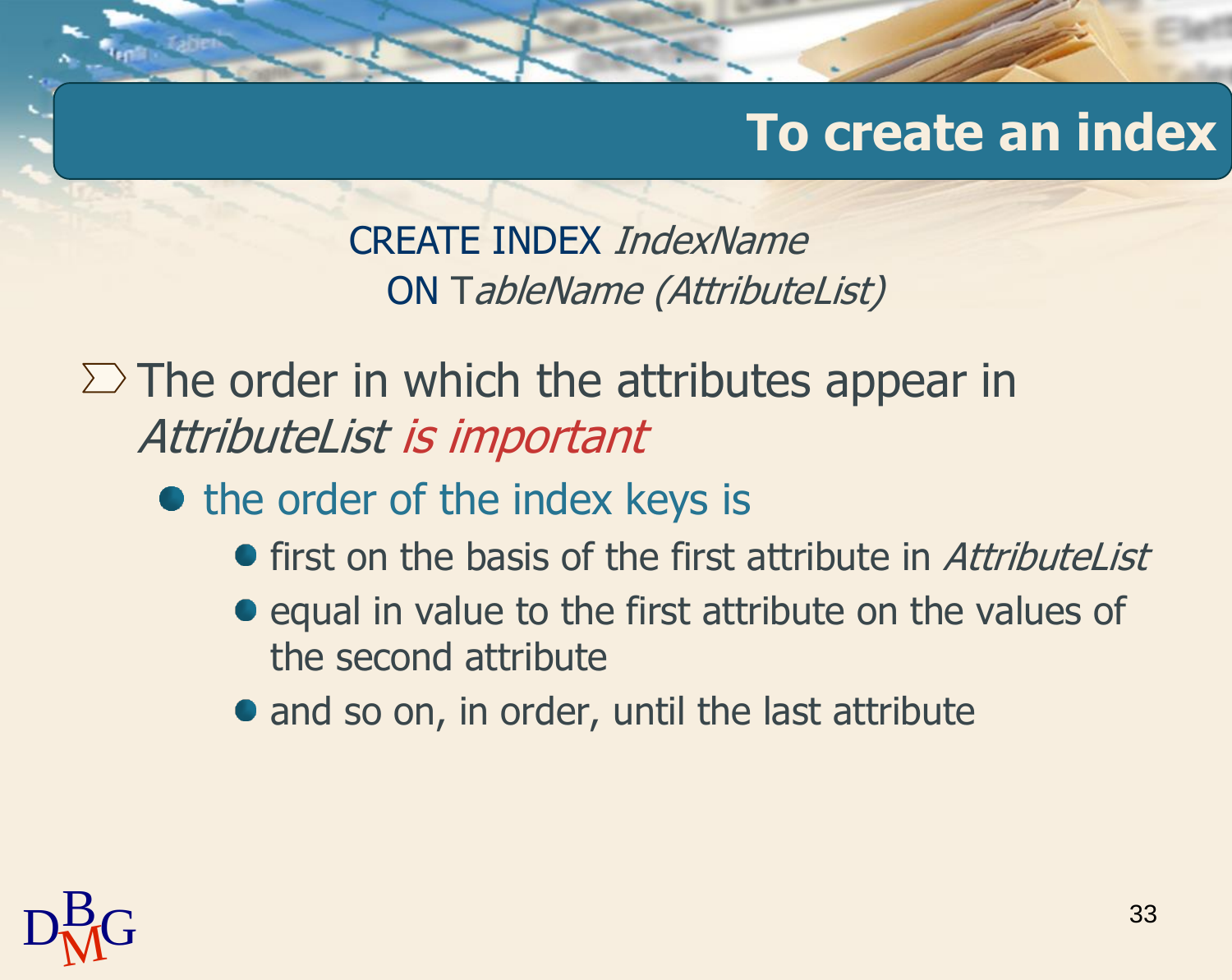### **Example database**

### EMPLOYEE

| <b>ECode</b>    | <b>Name</b>    | <b>Surname</b> | <b>BirthDate</b> | <b>Residence</b> | <b>MonthlySalary</b> |
|-----------------|----------------|----------------|------------------|------------------|----------------------|
| D <sub>1</sub>  | <b>Elena</b>   | <b>Rossi</b>   | 02/01/1967       | <b>Torino</b>    | 2.200,00             |
| D <sub>2</sub>  | Andrea         | Verdi          | 04/05/1973       | Como             | 1.100,00             |
| D <sub>3</sub>  | <b>Giulia</b>  | <b>Neri</b>    | 14/04/1975       | Roma             | 2.200,00             |
| D <sub>4</sub>  | Paolo          | <b>Bianchi</b> | 12/08/1970       | <b>Milano</b>    | 3.000,00             |
| D <sub>5</sub>  | <b>Daniele</b> | <b>Bruno</b>   | 13/02/1968       | Como             | 1.900,00             |
| D <sub>6</sub>  | Antonio        | <b>Bianco</b>  | 25/11/1964       | Venezia          | 1.700,00             |
| D <sub>7</sub>  | Lucia          | Carta          | 09/04/1971       | Alessandria      | 2.500,00             |
| D <sub>8</sub>  | Luca           | <b>Draghi</b>  | 03/08/1973       | Roma             | 2.400,00             |
| D <sub>9</sub>  | <b>Tania</b>   | <b>Bravo</b>   | 11/06/1976       | <b>Asti</b>      | 1.800,00             |
| <b>D10</b>      | <b>Irene</b>   | <b>Massa</b>   | 28/04/1979       | <b>Torino</b>    | 2.600,00             |
| D <sub>11</sub> | Lia            | <b>Massa</b>   | 15/05/1965       | <b>Milano</b>    | 3.500,00             |
| D <sub>12</sub> | <b>Alessio</b> | <b>Morra</b>   | 19/06/1969       | Como             | 1.200,00             |

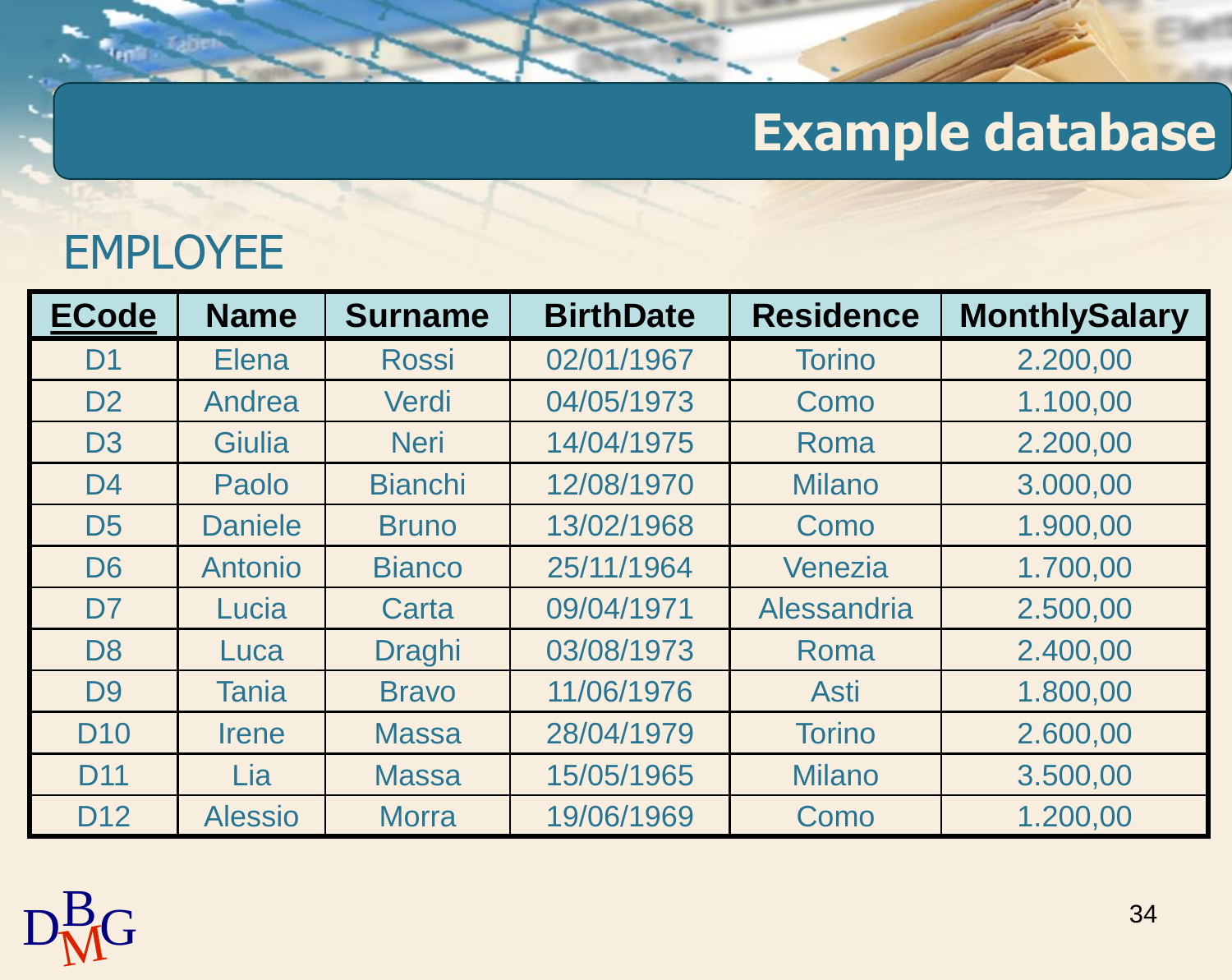#### **Example n.1**

 $\Sigma$  Creation of an index on the attribute Residence of the table EMPLOYEE

> CREATE INDEX ResidenceIndex ON EMPLOYEE (Residence)

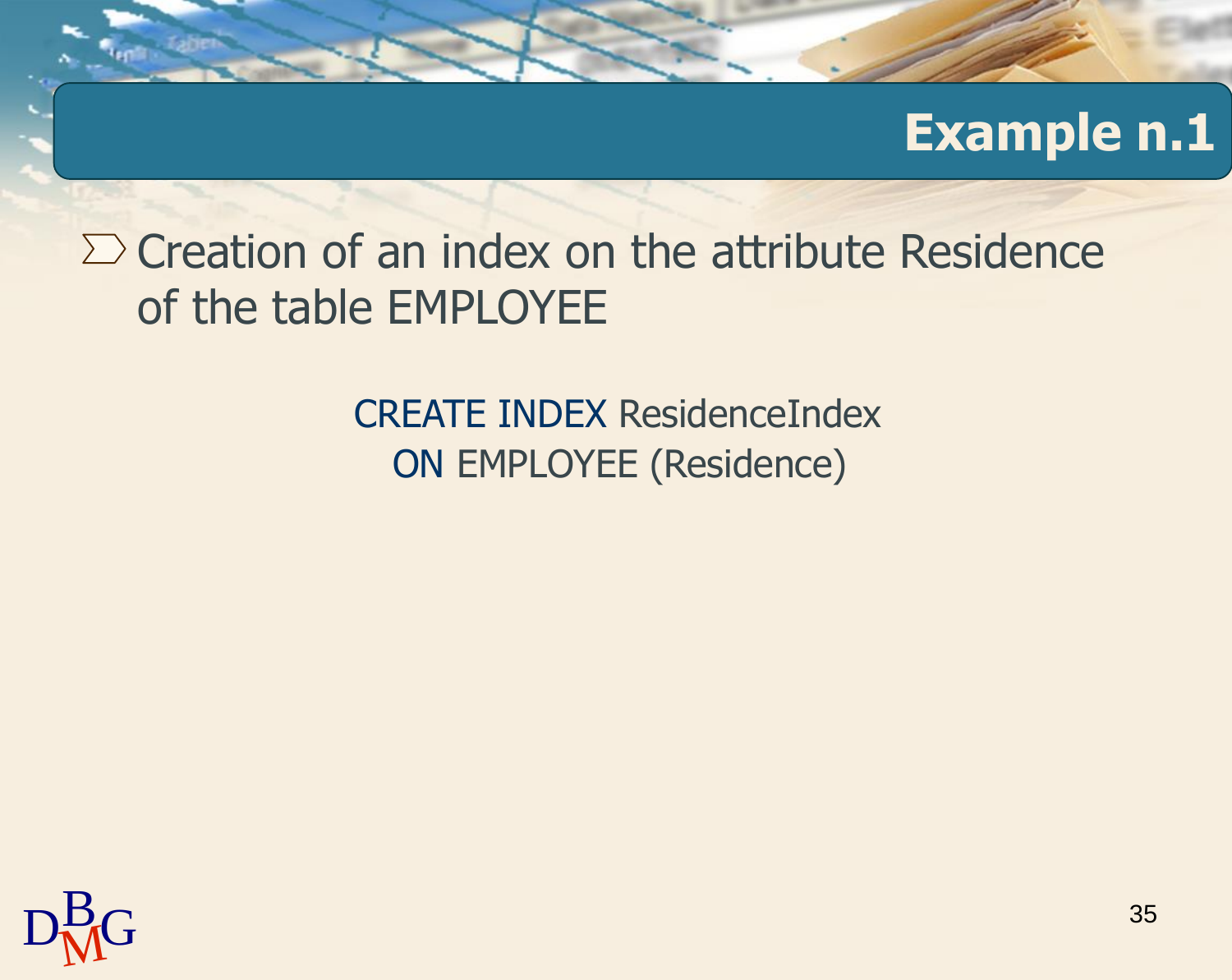### **Example n.2**

 $\Sigma$  Creation of an index on a combination of attributes Surname and Name of the table EMPLOYEE

> CREATE INDEX SurnameNameIndex ON EMPLOYEE (Surname,Name)

 $\Sigma$  The index is jointly defined on the two attributes

 $\Sigma$  The index keys are ordered

- $\bullet$  first on the basis of the value of the attribute Surname
- of equal value to the attribute Surname, on the value of the attribute Name

 $D<sub>M</sub>$ G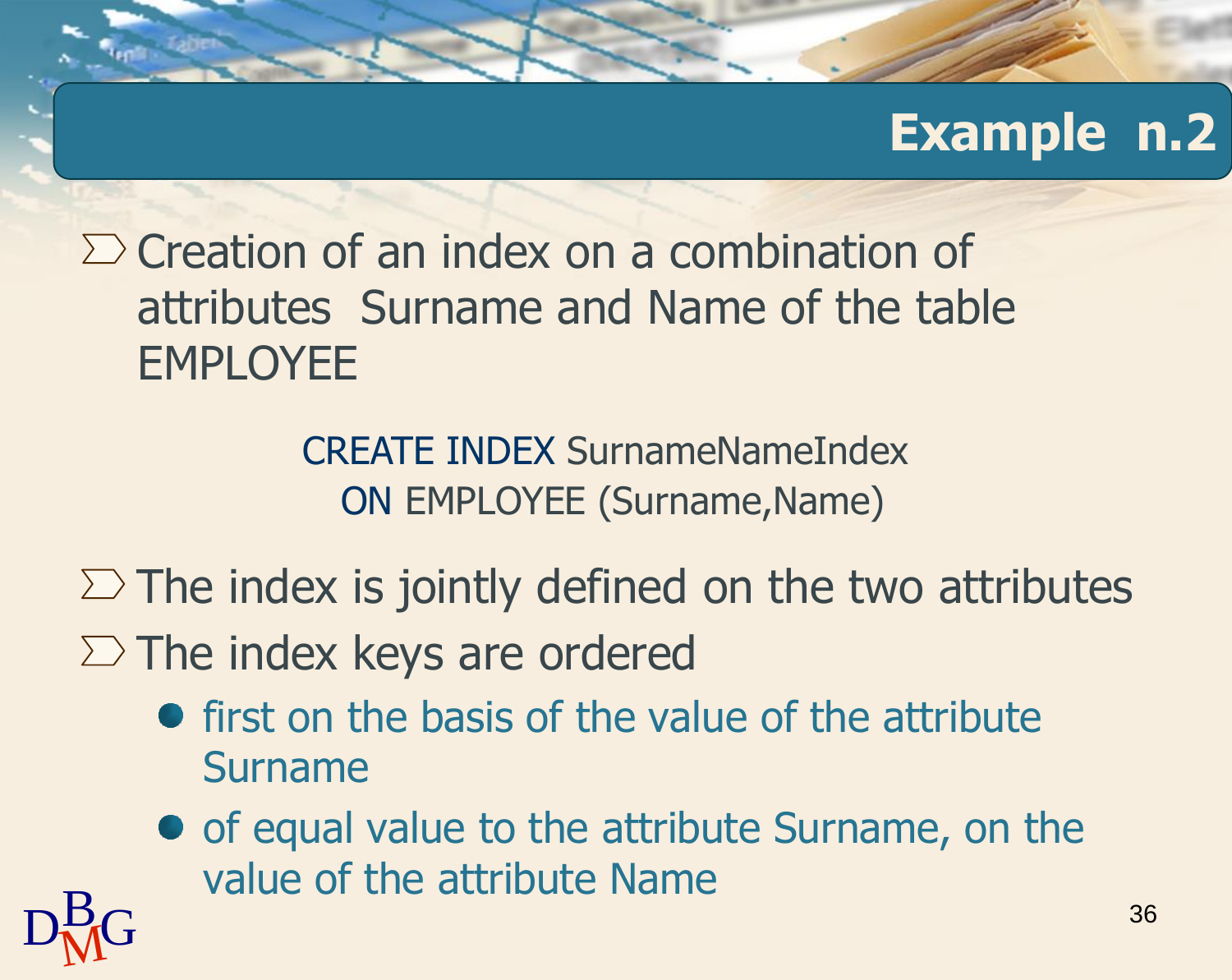### **To cancel an index**

DROP INDEX IndexName

 $\Sigma$  Eliminate the index with the name *IndexName* 

- $\Sigma$  This command is used when
	- the index is no longer utilized
	- the improvement in performance is insufficient
		- reduced reduction in response time for the queries
		- slowing down of updates due to index maintenance

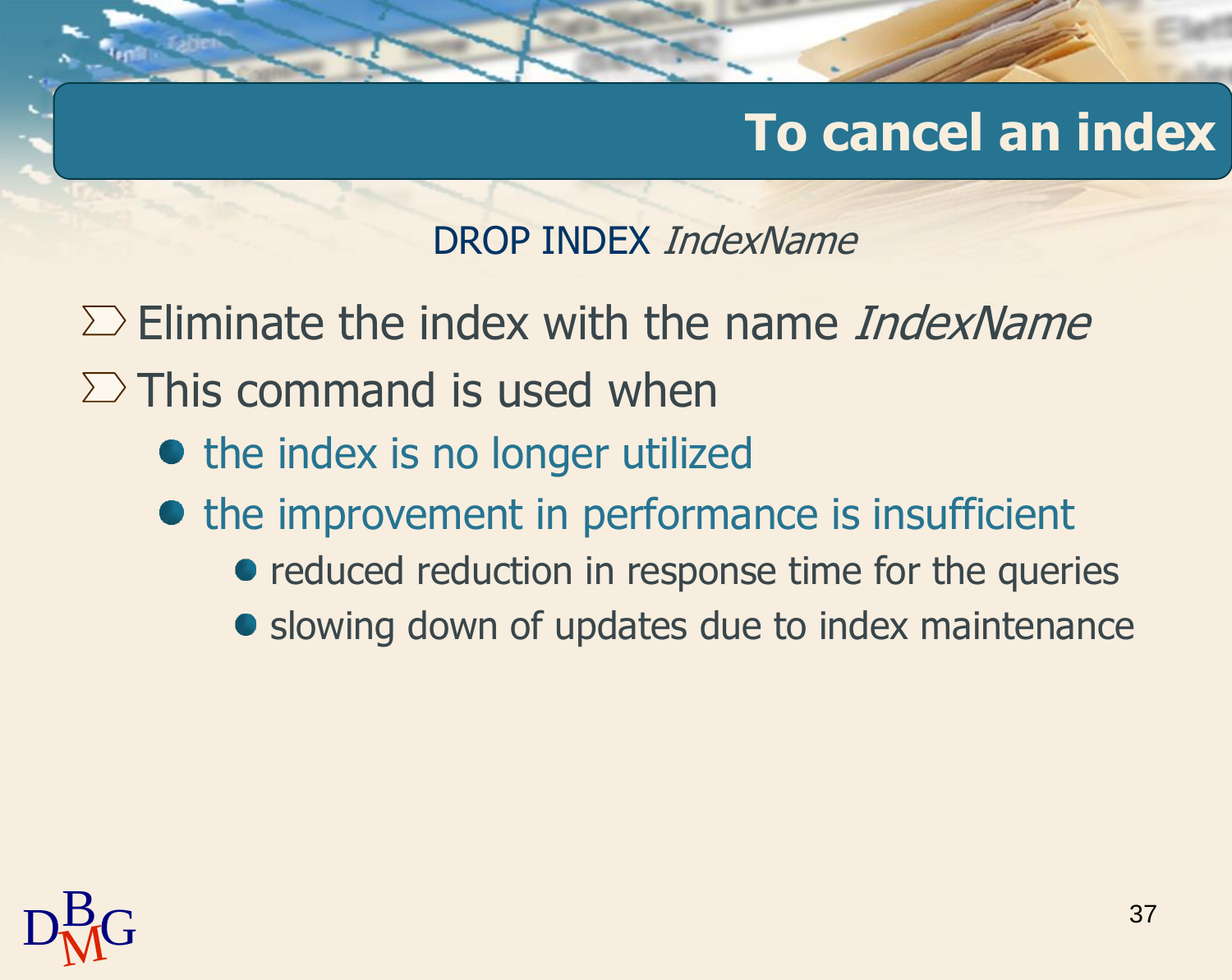#### **Example**

#### $\Sigma$  Cancel the index ResidenceIndex

DROP INDEX ResidenceIndex

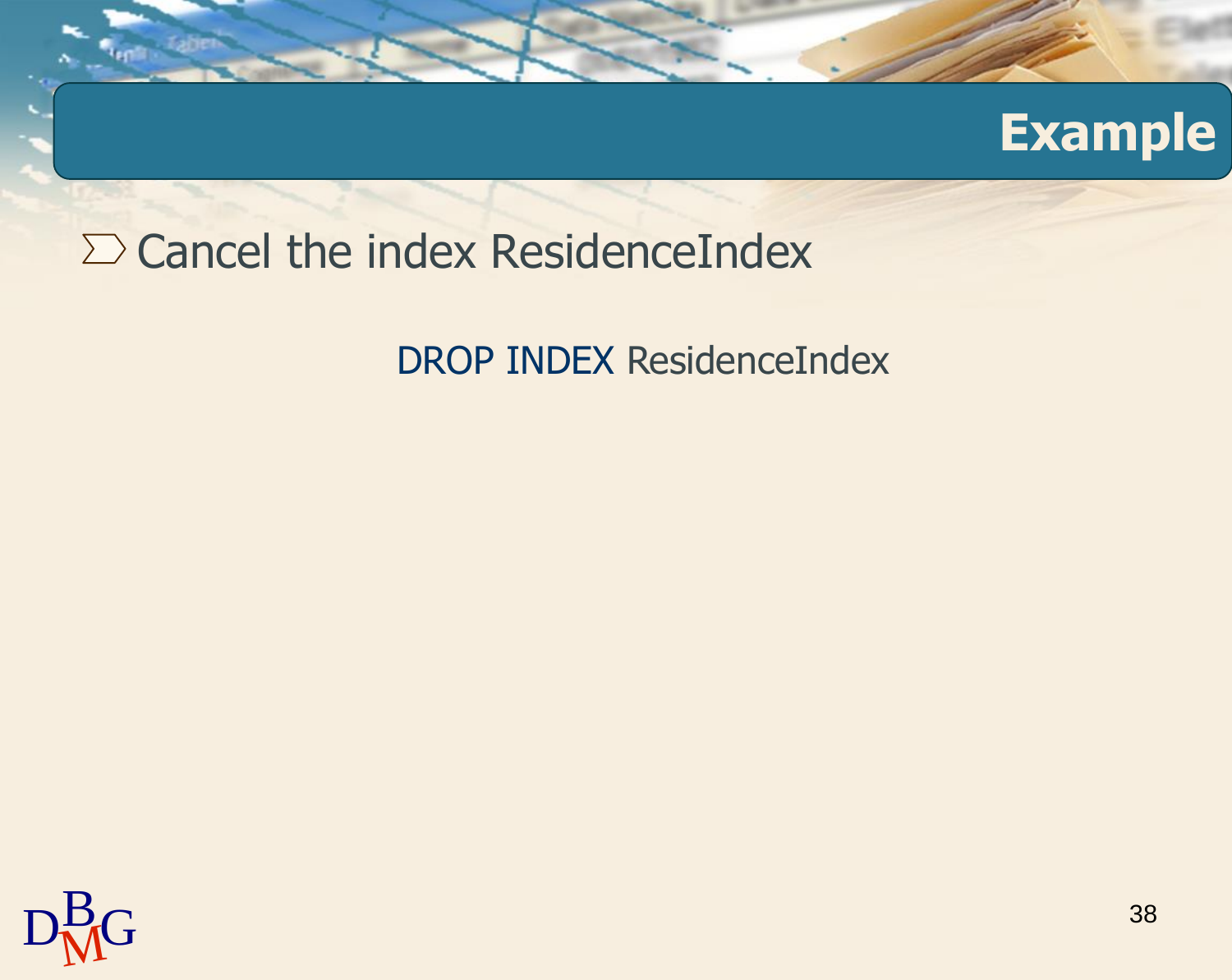

## **Index management**

### **Physical design**

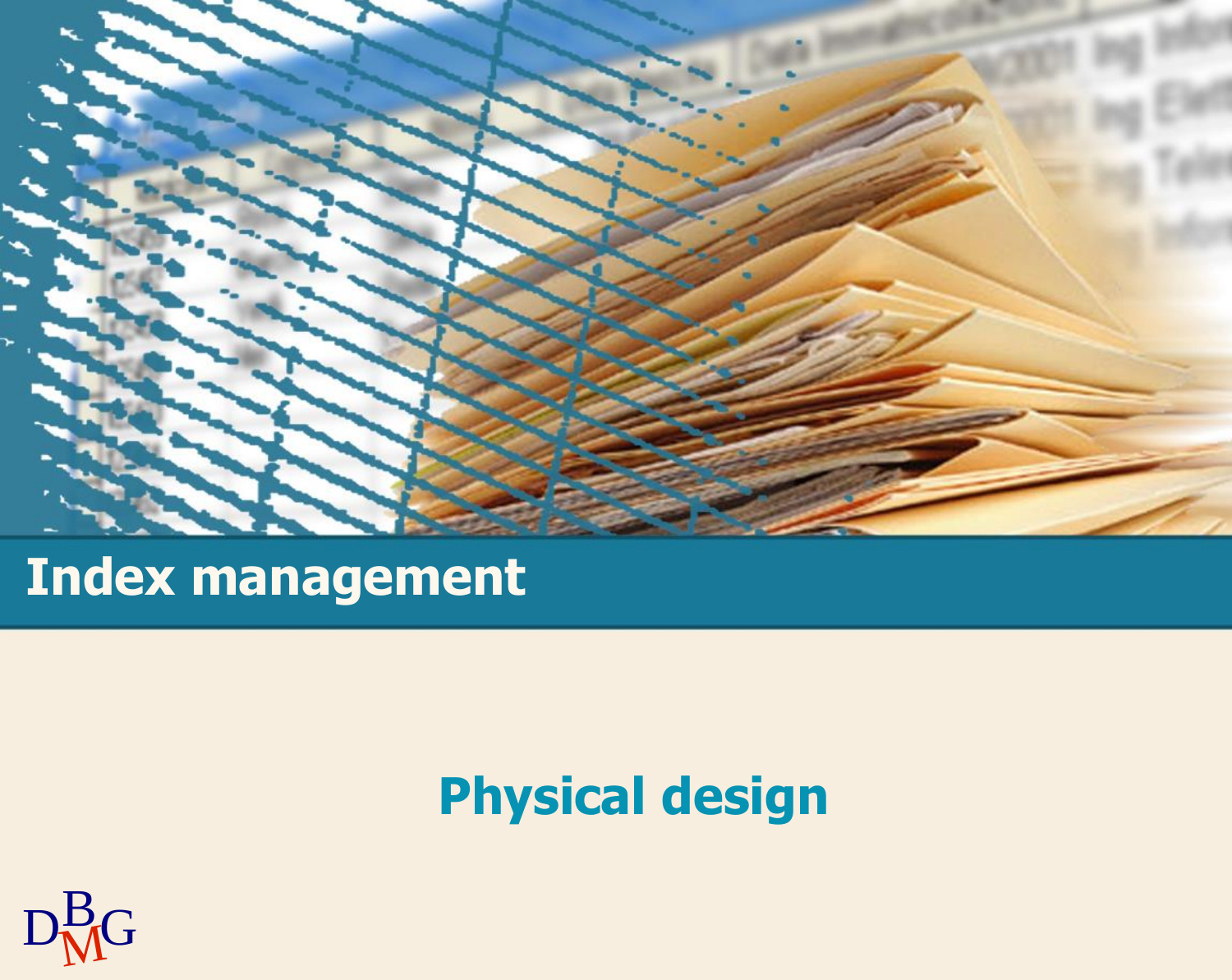### **Physical design**

 $\Sigma$  This is the final phase of database design

- it requires choosing the DBMS to be utilized
- it is linked to the characteristics of the product chosen

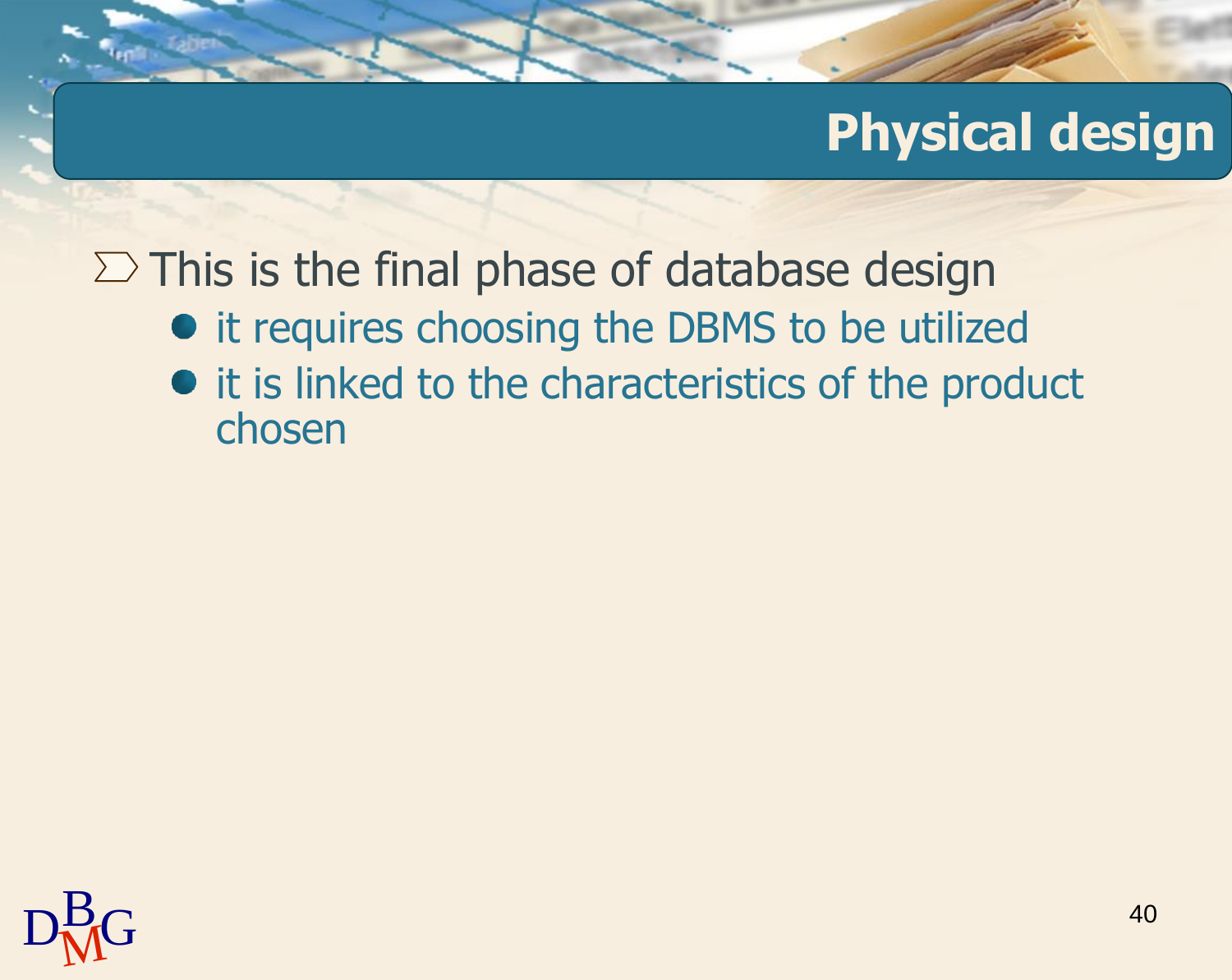### **Database design phases**



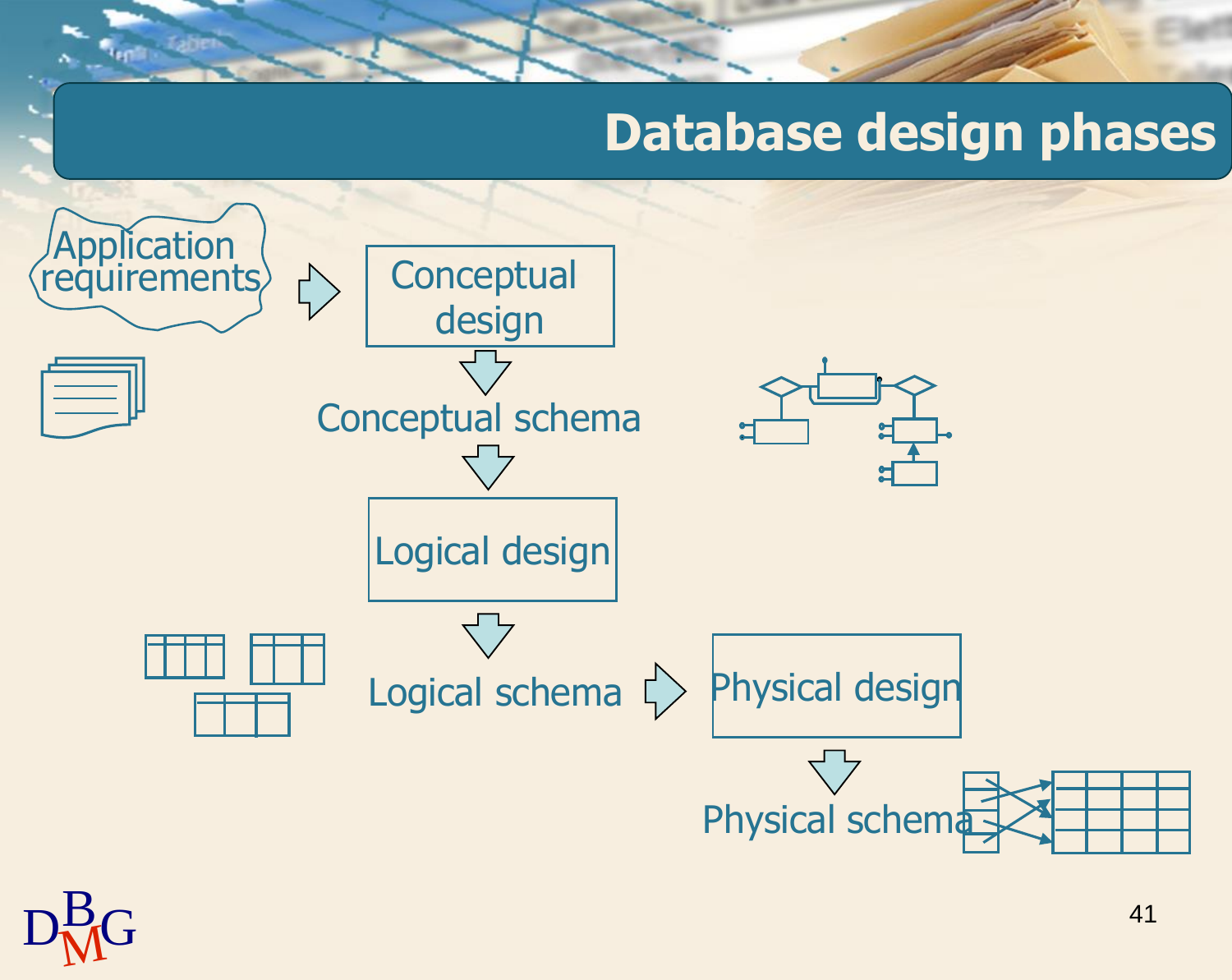### **Database design phases**



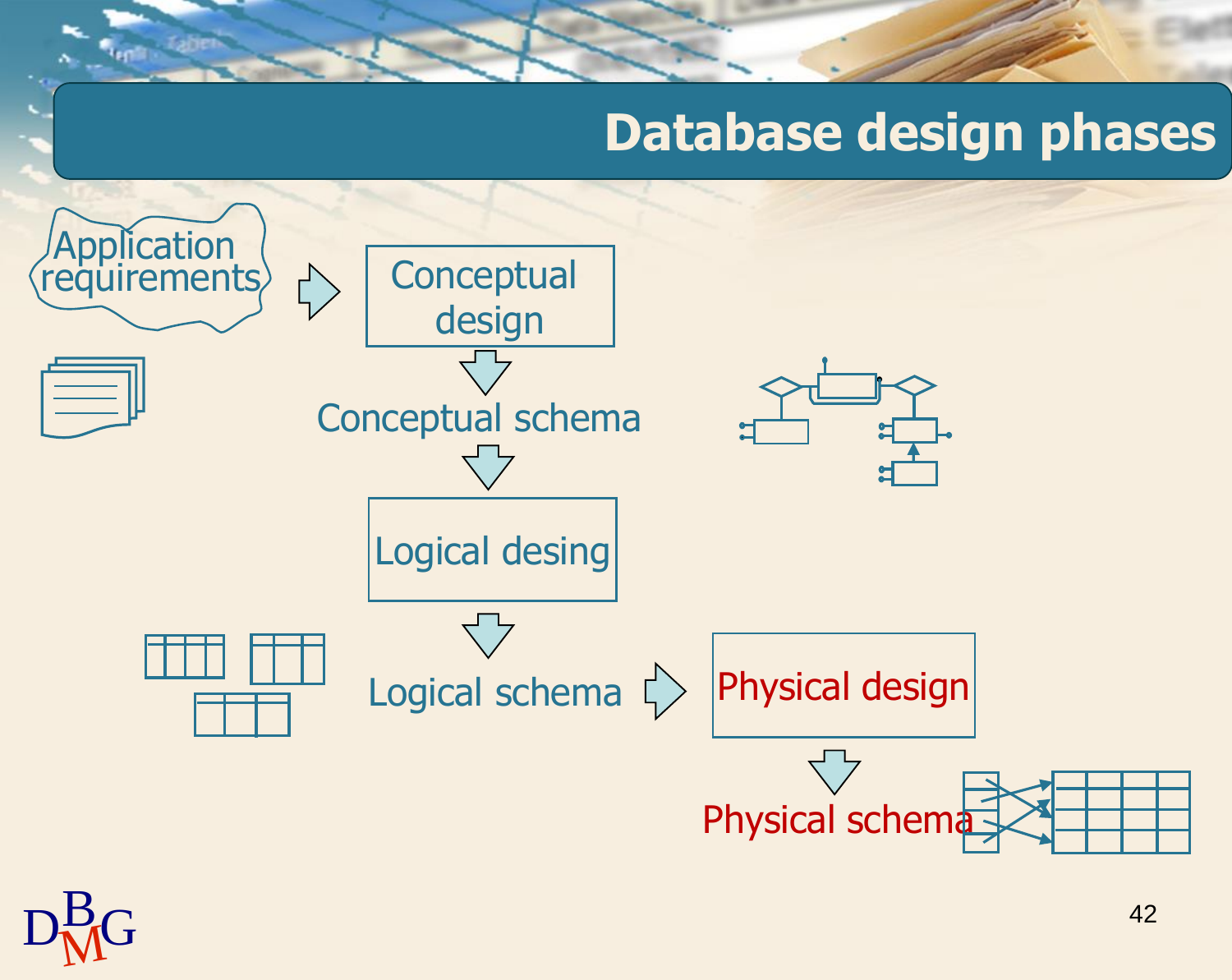### **Physical design: entry data**

- $\Sigma$  Logical scheme of the database
- $\Sigma$  Characteristics of the chosen DBMS
	- physically available options
		- physical memory structures
		- $\bullet$  indexes
- $\sum$  Data volumes
	- **•** cardinality of tables
	- cardinality and distribution of the attribute values domain

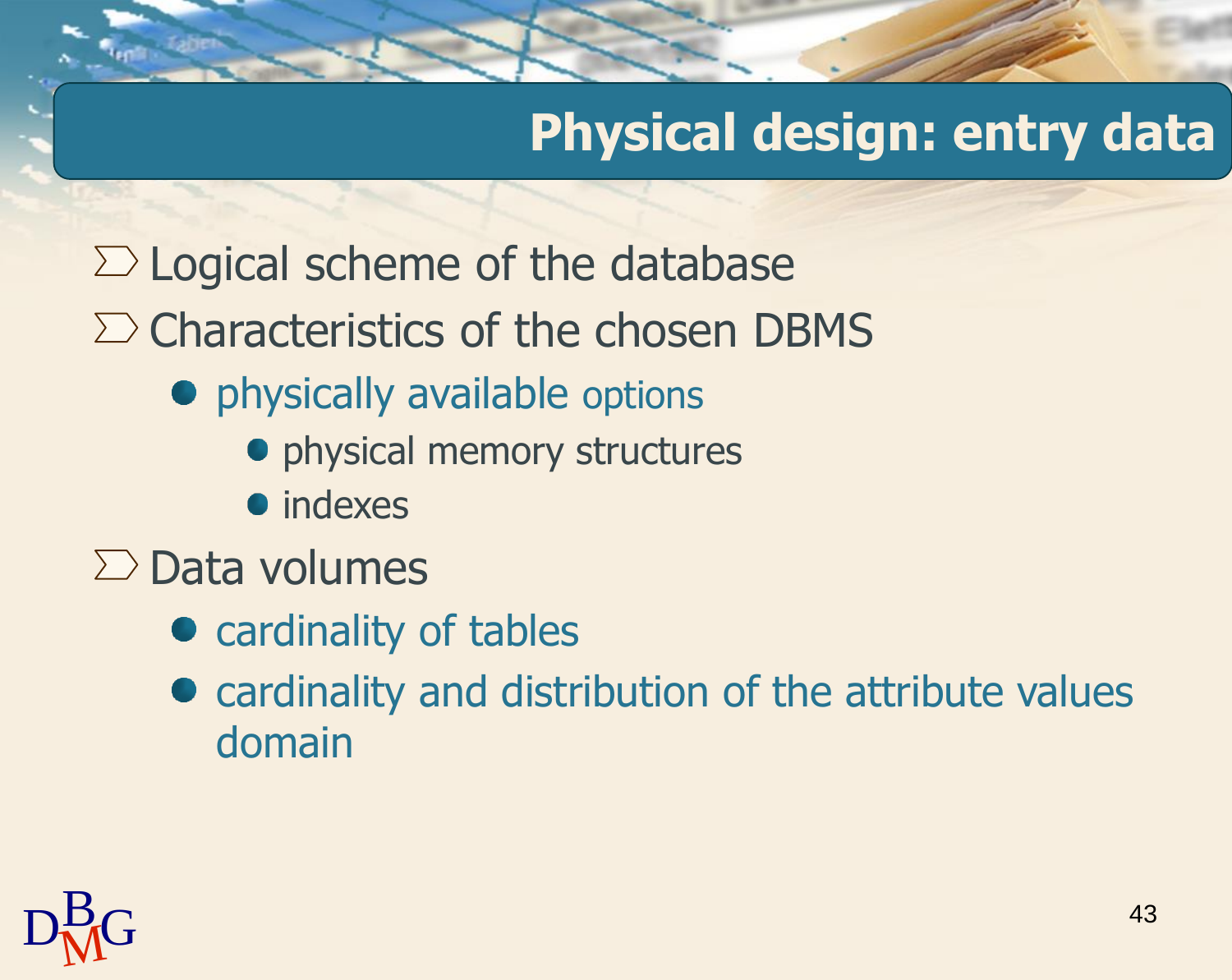### **Physical design: entry data**

 $\Sigma$  Estimate of applicative load

- most important queries and their frequency
- most important updating operations and their frequency
- response time requirements for important queries/updates

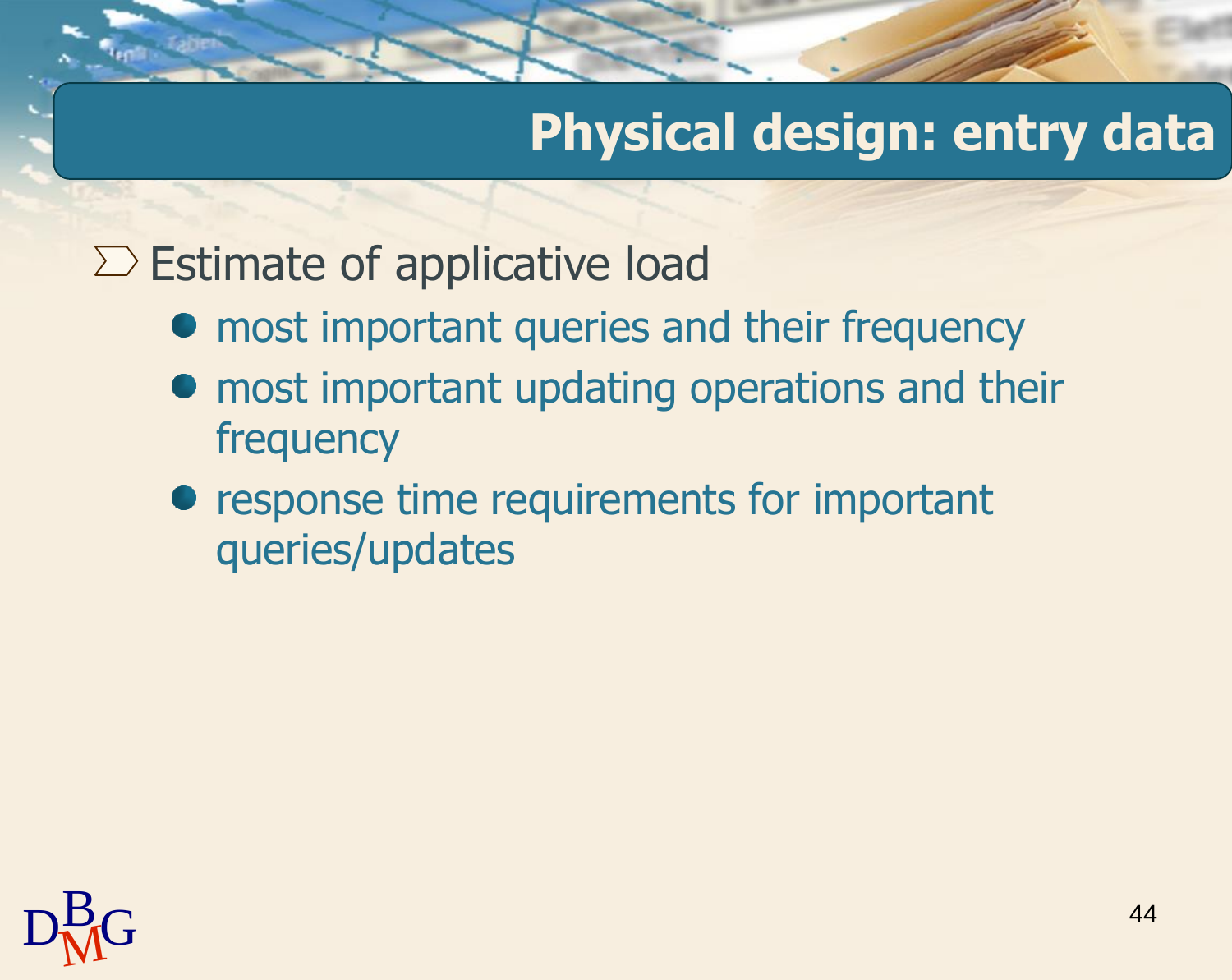### **Physical design: result**

 $\Sigma$  Physical scheme of the database

- physical organization of tables
- indexes
- $\Sigma$  Memorization and functioning parameters
	- Initial file sizes, expansion possibilities, free space at outset, ...

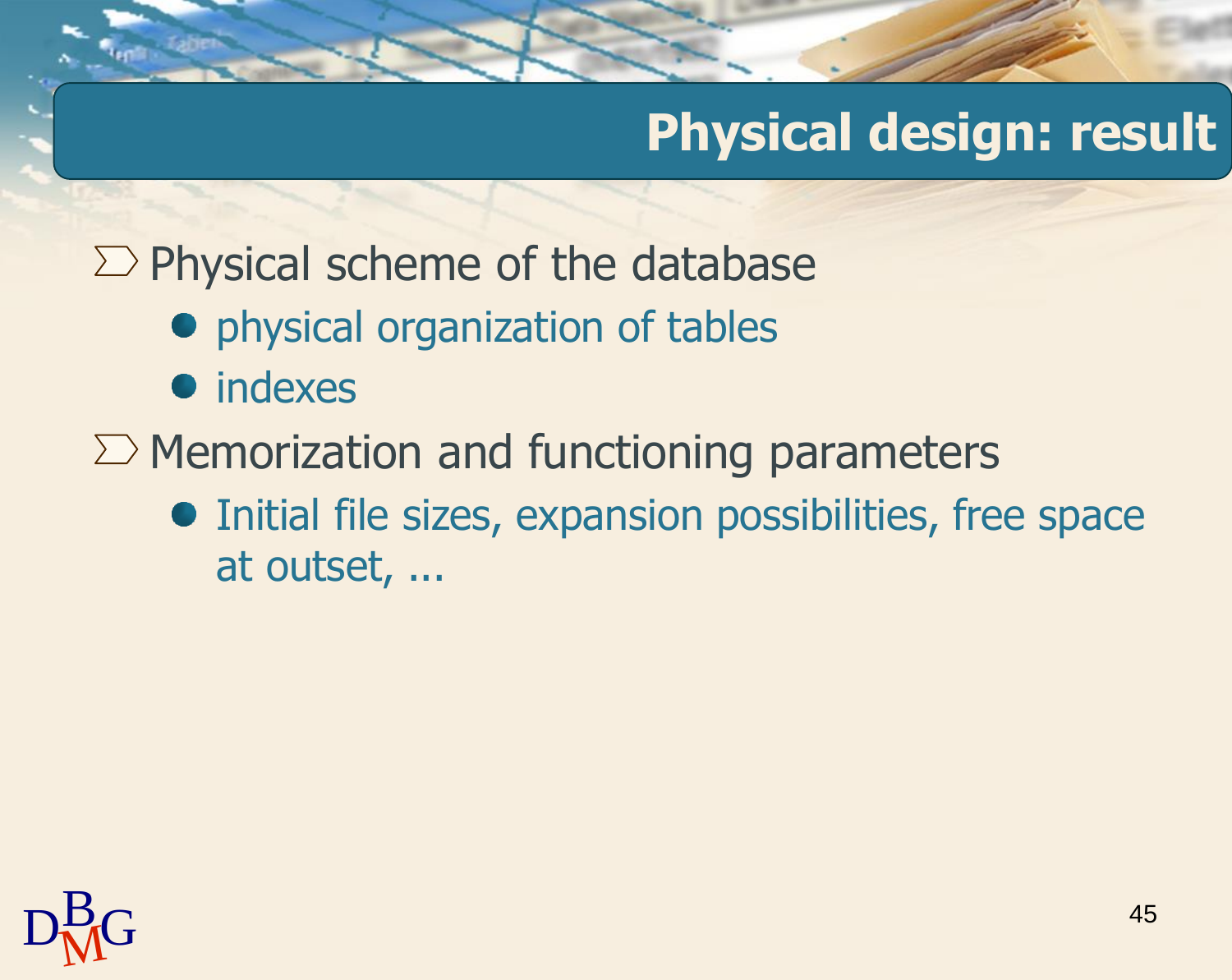### **Procedure**

 $\Sigma$  Physical design is carried out empirically, using a trial and error approach

 $\bullet$  there are no reference methodologies

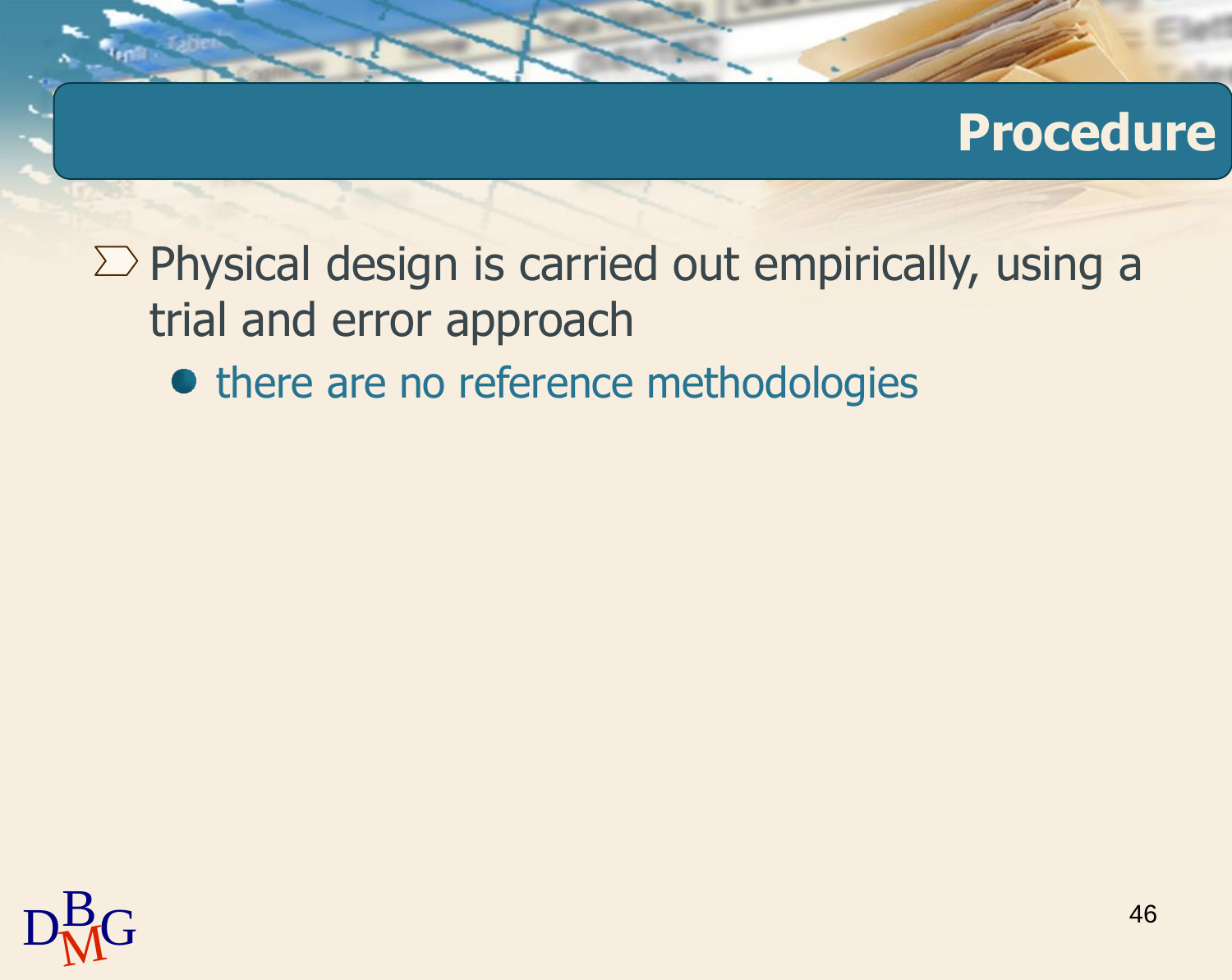#### **Procedure**

### $\Sigma$  Characterization of applicative load

- for each important query it is necessary to define
	- access relationships
	- attributes to be viewed
	- attributes involved in selections/joins
	- degree of selectivity of selection conditions
- for each important update it is necessary to define
	- type of update
		- **Insertion, cancellation, modification**
	- relation to any attributes involved
	- degree of selectivity of selection conditions

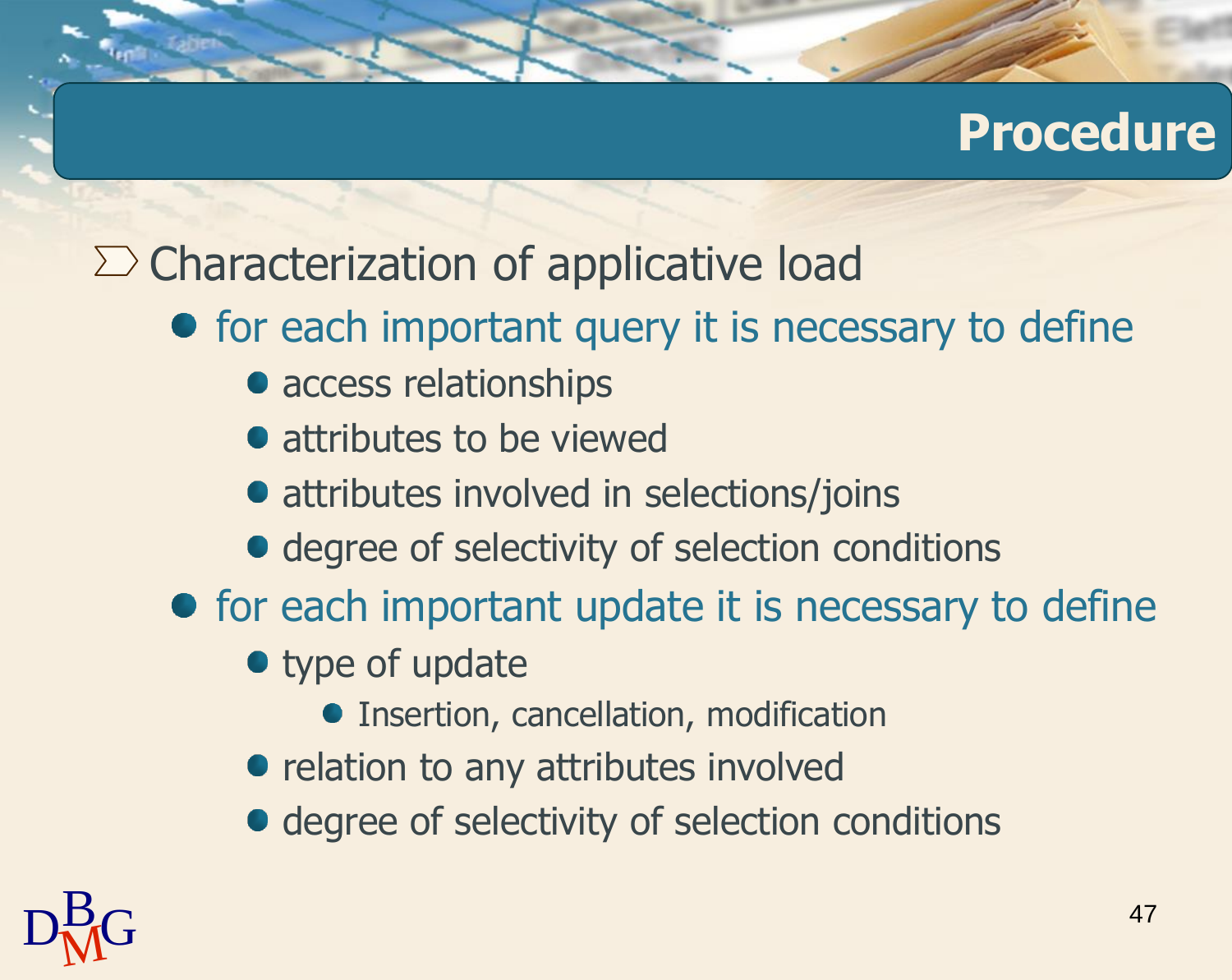### **Procedure**

#### $\Sigma$  Choices to be made

- physical structuring of the files containing the tables
	- ordered, unordered
- choice of attributes to index
	- **•** piloted by estimating applicative load and data volume
- definition of type for each index
	- e.g. hash or B-tree
- any variations of the scheme
	- horizontal partitioning in the secondary memory
	- **denormalization of tables**
- ${\rm D}^{\rm B}_{\rm M}$ G outil **I** utilized in data warehouses

48